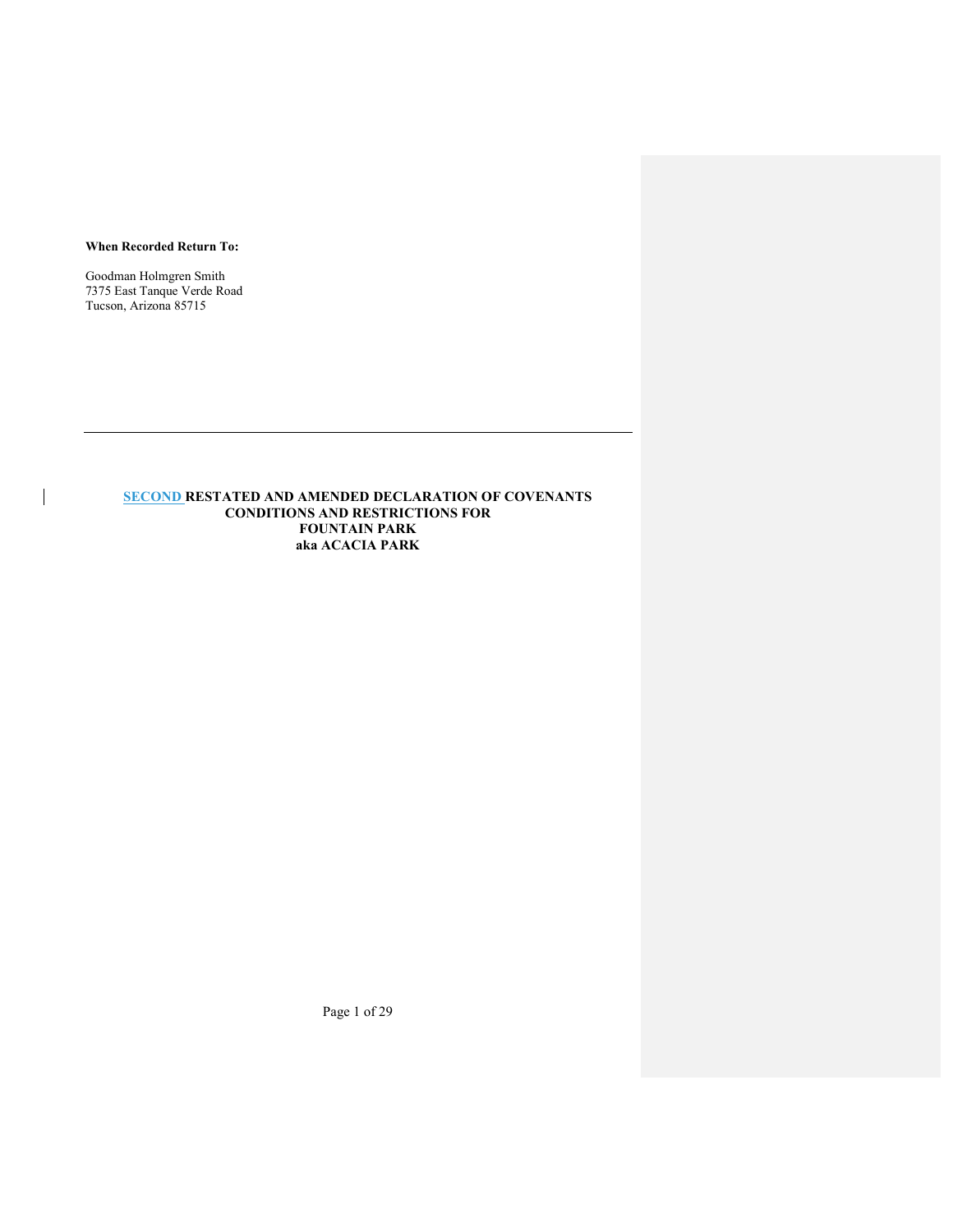# SECOND RESTATED AND AMENDED DECLARATION OF COVENANTS CONDITIONS AND RESTRICTIONS FOR FOUNTAIN PARK aka ACACIA PARK

 $\begin{array}{c} \rule{0pt}{2ex} \rule{0pt}{2ex} \rule{0pt}{2ex} \rule{0pt}{2ex} \rule{0pt}{2ex} \rule{0pt}{2ex} \rule{0pt}{2ex} \rule{0pt}{2ex} \rule{0pt}{2ex} \rule{0pt}{2ex} \rule{0pt}{2ex} \rule{0pt}{2ex} \rule{0pt}{2ex} \rule{0pt}{2ex} \rule{0pt}{2ex} \rule{0pt}{2ex} \rule{0pt}{2ex} \rule{0pt}{2ex} \rule{0pt}{2ex} \rule{0pt}{2ex} \rule{0pt}{2ex} \rule{0pt}{2ex} \rule{0pt}{2ex} \rule{0pt}{$ 

# **CONTENTS**

| SECTION 4:2. EASEMENT FOR PERIMETER WALLS AND OTHER       |
|-----------------------------------------------------------|
|                                                           |
|                                                           |
|                                                           |
| SECTION 4.5. ELECTRICAL SERVICE AND COMMUNICATION LINES12 |
|                                                           |
|                                                           |
|                                                           |
|                                                           |
| SECTION 6.1. EXTERIOR MAINTENANCE, REPAIR, UPKEEP AND     |
|                                                           |
|                                                           |
|                                                           |
|                                                           |

**Commented [KS1]:** The Table of Contents will be updated upon completion of the approval of the proposed amendments by the Membership.

Page 2 of 29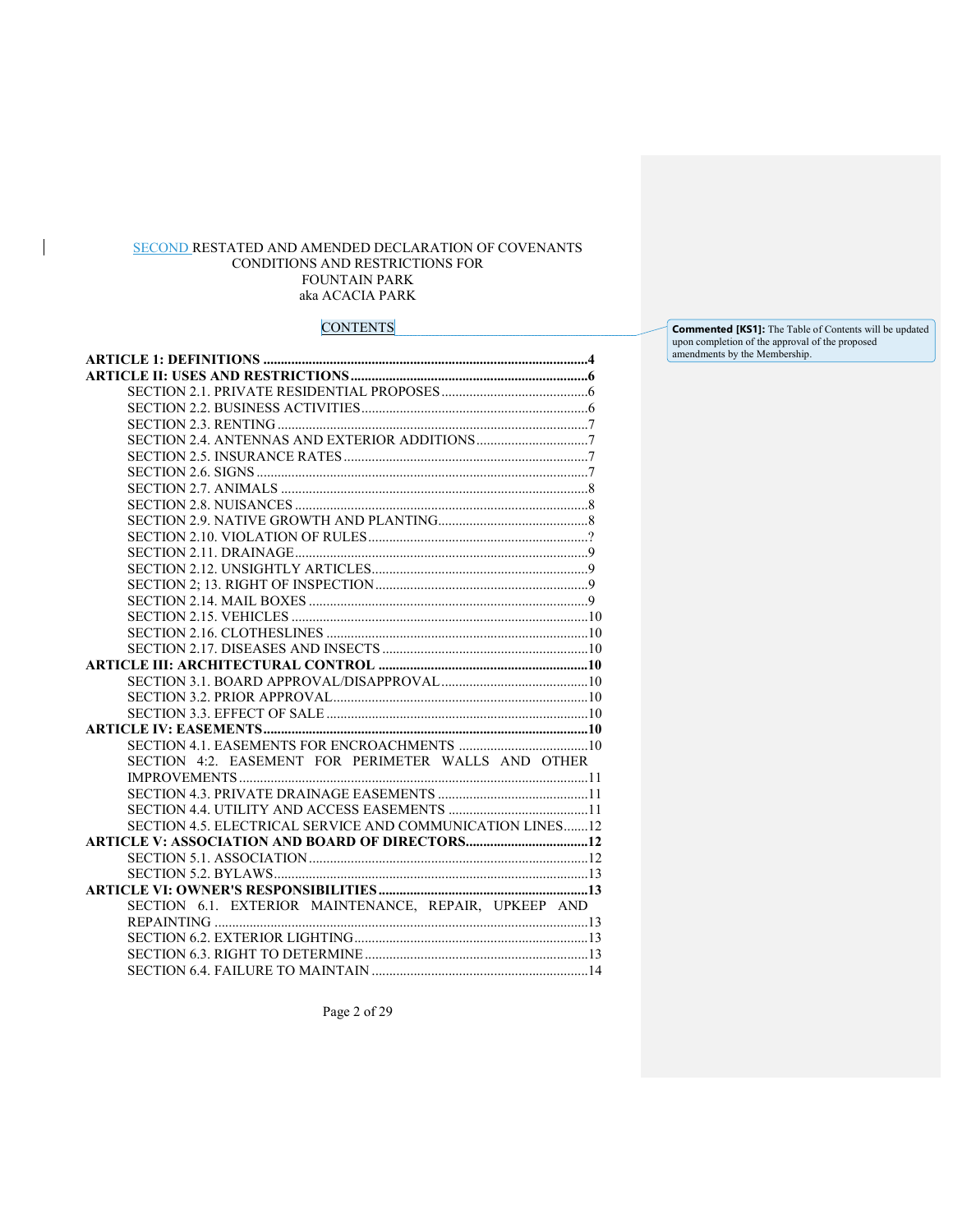| SECTION 7.2. INSURANCE 0BTAINED BY THE OWNERS  14            |  |
|--------------------------------------------------------------|--|
| SECTION 7 .3. INSURANCE 0BTAINED BY THE ASSOCIATION  15      |  |
| SECTION 7.4. WORKER'S COMPENSATION INSURANCE  16             |  |
|                                                              |  |
|                                                              |  |
|                                                              |  |
|                                                              |  |
|                                                              |  |
|                                                              |  |
|                                                              |  |
| ARTICLE VIII: OWNERSHIP, USE AND MANAGEMENT OF THE COMMON    |  |
|                                                              |  |
|                                                              |  |
| SECTION 8.2. CONDITIONAL USE OF COMMON PROPERTY  18          |  |
|                                                              |  |
|                                                              |  |
|                                                              |  |
| SECTION 8.6. RESTRICTION ON CONVEYANCE OF COMMON AREAS       |  |
|                                                              |  |
| ARTICLE IX: COVENANTS FOR MAINTENANCE ASSESSMENT 20          |  |
|                                                              |  |
|                                                              |  |
| SECTION 9.1. CREATION OF THE LIEN AND PERSONAL OBLIGATION TO |  |
| PAY                                                          |  |
|                                                              |  |
|                                                              |  |
|                                                              |  |
|                                                              |  |
|                                                              |  |
| SECTION 9.6. DATE OF COMMENCEMENT OF ANNUAL ASSESSMENTS;     |  |
|                                                              |  |
| SECTION 9.7. EFFECT OF NON-PAYMENT OF ASSESSMENTS: REMEDIES  |  |
|                                                              |  |
|                                                              |  |
| SECTION 9.9. SUBORDINATION OF THE LIEN TO MORTGAGES 22       |  |
| MORTGAGE PROTECTION AND ADDITIONAL<br>SECTION 9.10.          |  |
|                                                              |  |
|                                                              |  |
|                                                              |  |
|                                                              |  |
|                                                              |  |
|                                                              |  |
|                                                              |  |
|                                                              |  |

Page 3 of 29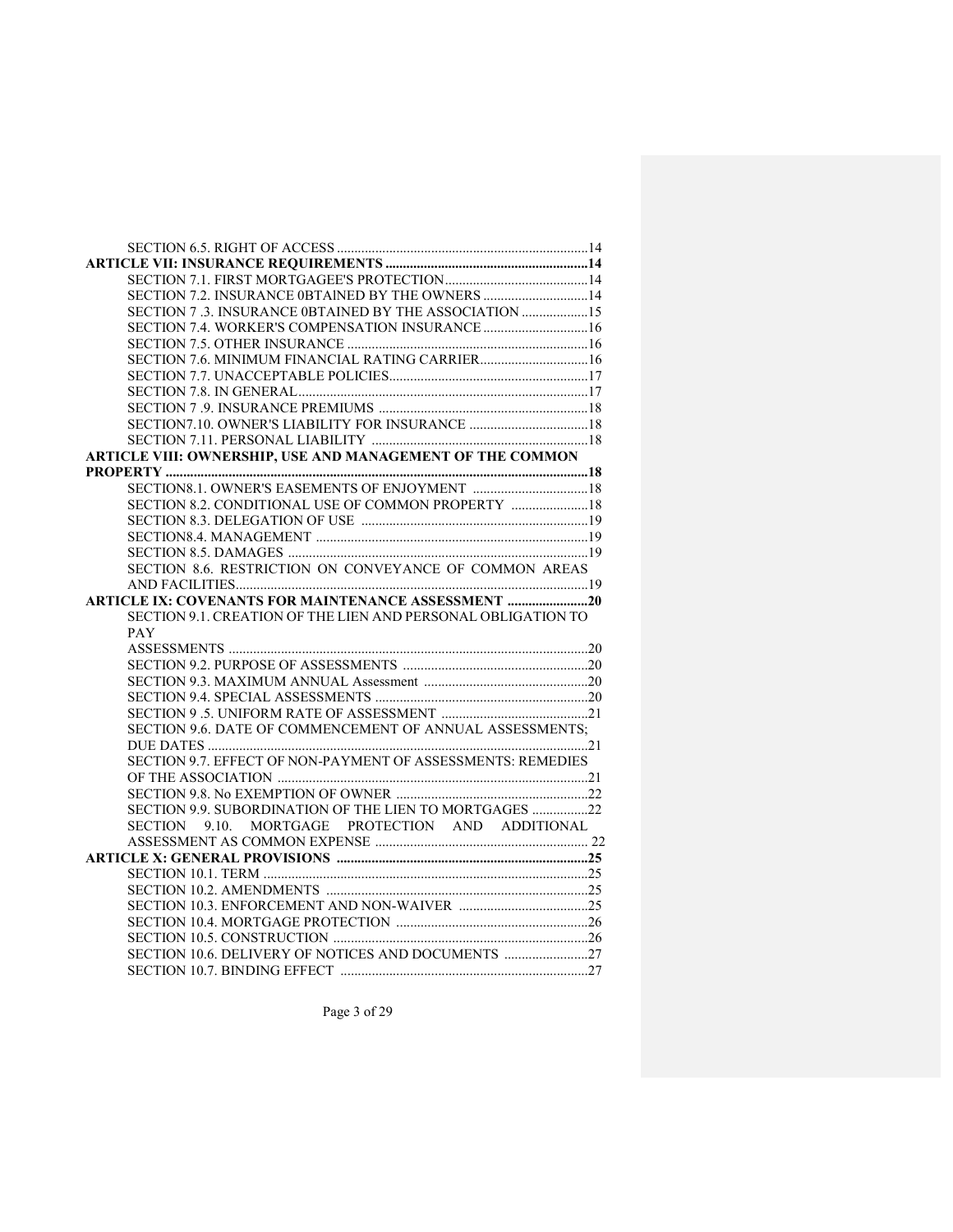# SECOND RESTATED AND AMENDED DECLARATION OF COVENANTS CONDITIONS AND RESTRICTIONS FOR FOUNTAIN PARK aka ACACIA PARK

This Restatement and Amendment is to the Declaration of Covenants, Conditions and Restrictions for Fountain Park, aka Acacia Park, (hereafter referred to as "Declaration") which was recorded in the office of the Pima County Recorder on March 9, 1981 at Docket 6482 at Pages 856 through 913, and as amended at Docket 6611 at Page 312.

WHEREAS, Section 7.02 of the Declaration provides that the Declaration may be amended by an instrument in writing, signed and acknowledged by the President and Secretary of the Association certifying that such Amendment was approved by the vote or written consent of the Owners of at least 75% of the Dwelling Units; and

WHEREAS, the Owners of at least 75% of the Dwelling Units have approved this Restated and Amended Declaration of Covenants, Conditions and Restrictions for Fountain Park, aka Acacia Park;

NOW THEREFORE, all of the property described in Book 33 of Maps and Plats at Page 94, described as Acacia Park shall be held, sold, and conveyed subject to the following easements, restrictions, covenants, and conditions, all of which are for the purpose of enhancing and protecting the value, desirability, and attractiveness of the Property. These easements, covenants, restrictions, and conditions shall run with the property and shall bind all parties having or acquiring any right, title, or interest in the Property and shall inure to the benefit of each such Owner.

The Declaration of Covenants, Conditions and Restrictions for Fountain Park, aka Acacia Park, which was recorded in the office of the Pima County Recorder at Docket 6482 at Pages 856 through 913 and as amended at Docket 6611 at Pages 312 through 323 is superseded in its entirety, including the amendment thereto, by this Restated and Amended Declaration. Such Declaration, as amended, will no longer be in effect as of the date of recording of this Restated and Amended Declaration.

# ARTICLE 1: DEFINITIONS

Unless the context otherwise specifies or requires, the following words and phrases when used herein shall have the meanings hereinafter assigned.

- Section 1.1. "Articles" refers to the Articles of Incorporation of the Association and any amendments filed in the Office of the Arizona Corporation Commission.
- Section 1.2. "Association" refers to the Fountain Park Homeowners' Association, Inc., an Arizona non-profit corporation; its successors and assigns.
- Section 1.3. "Board" means the Board of Directors of the Association.

Page 4 of 29

Commented [KS2]: These recitals will be updated to reflect when and how the proposed amendments are approved upon completion of the approval of the amendments by the Association's Membership.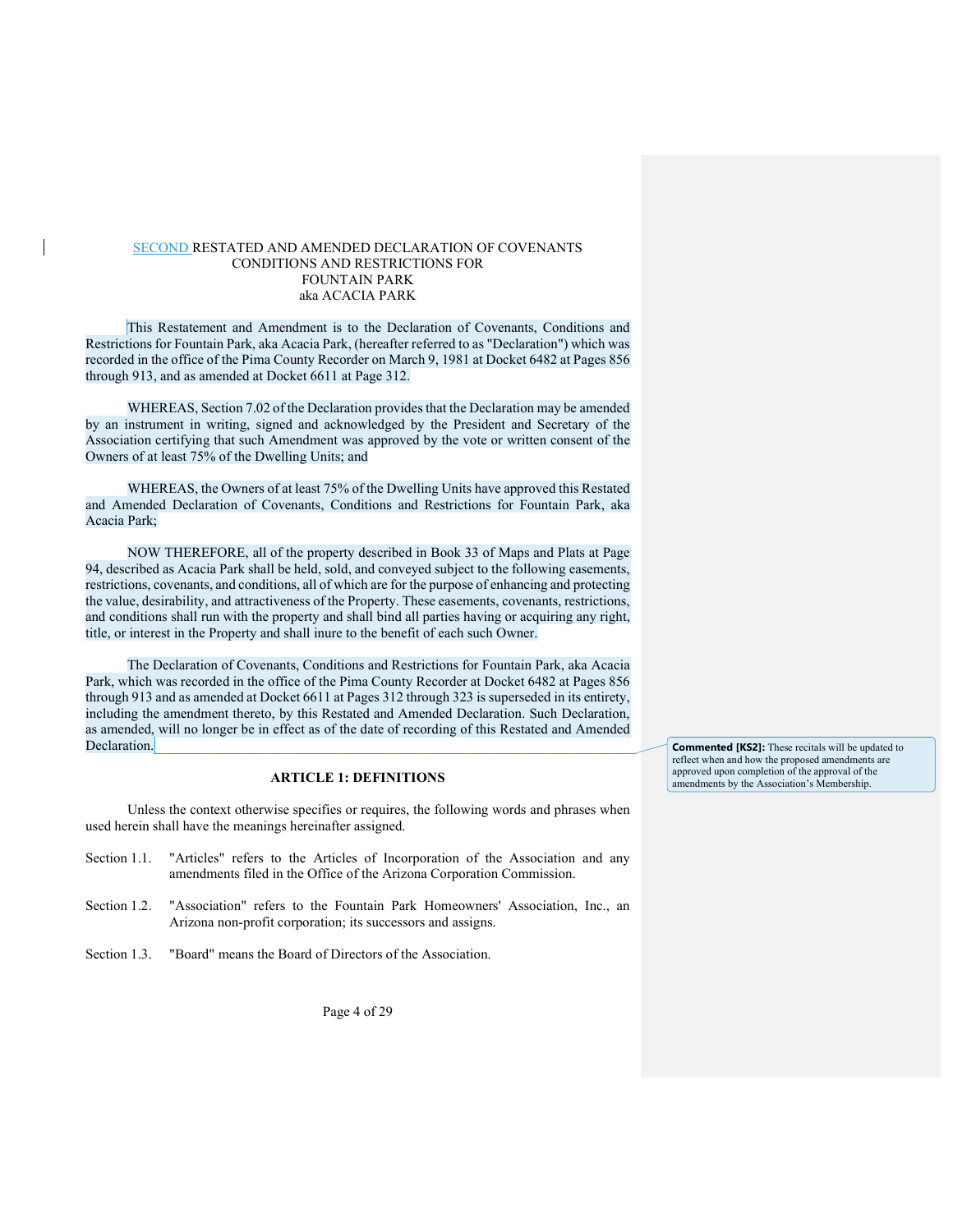- Section 1.4. "Bylaws" means the Bylaws of the Association, together with any amendments thereto. The Bylaws set forth the operating procedures of the Association.
- Section 1.5. "Committee" refers to a group comprised of Members who were appointed by the Board to make recommendations and assist the Board in performing its duties.
- Section 1.6. "Common Area(s)" refers to the real property designated as such on the Plats of record for Acacia Park. The Common Areas include all improved or unimproved property, which is owned or leased by the Association for the common use and enjoyment of the Owners.
- Section 1. 7. "Declaration" refers to this Declaration of Covenants, Conditions and Restrictions, as amended from time to time upon the vote of the Owners of Lots and which imposes conditions and restrictions on the use and occupancy of such Lots. The Declaration of Covenants, Conditions and Restrictions is a document (or set of documents) which establishes the formal regulations for all of the property within Fountain Park (a.k.a. Acacia Park). The declaration (a) restricts the use and governs the conduct and activities of the residents; (b) establishes the basic rights and responsibilities of each owner, resident and guest; (c) grants easements and use rights to owners and guests, provides for services and privileges to residents of Fountain Park and sets the standards for maintenance and upkeep of all lots and the common areas; (d) outlines the financial obligations of each owner and the rights which each owner has in the operation of the Association which governs the community; (e) creates the Homeowners Association; and sets out the rights each owner has to participate in the affairs of the Association, to select its directors and to oversee the Association's financial affairs; and (f) any such other items found herein.
- Section 1.8. "Dwelling Unit" and "Lot" shall be synonymous and refer to the numbered parcel of land which is shown on the recorded Plat of the subdivision and includes all improvements located on the Lot. A Lot does not include the Common Area.
- Section 1.9. "Governing Documents" refers to this Declaration, the Articles of Incorporation, the Bylaws, and any Rules and Regulations, Design Guidelines, and other policies promulgated by the Board.
- Section 1.10. "Member" refers to any person corporation, partnership, joint venture or other legal entity who is an Owner of a Lot and who is entitled to membership in the Association, who has the privilege of using and enjoying the Common Areas, and who has a duty to pay assessments for these privileges, as further set forth in this Declaration.
- Section 1.11. "Mortgage" means any mortgage, deed of trust or other security instrument by which a Lot or any part of a Lot is encumbered. "First Mortgagee" refers to the holder of a mortgage which has priority over any other mortgage or deed of trust encumbering any Lot.

Page 5 of 29

Commented [KS3]: This amendment is proposed to cover any miscellaneous items in the CC&Rs.

Commented [KS4]: This amendment is proposed to clarify all those documents included in the definition.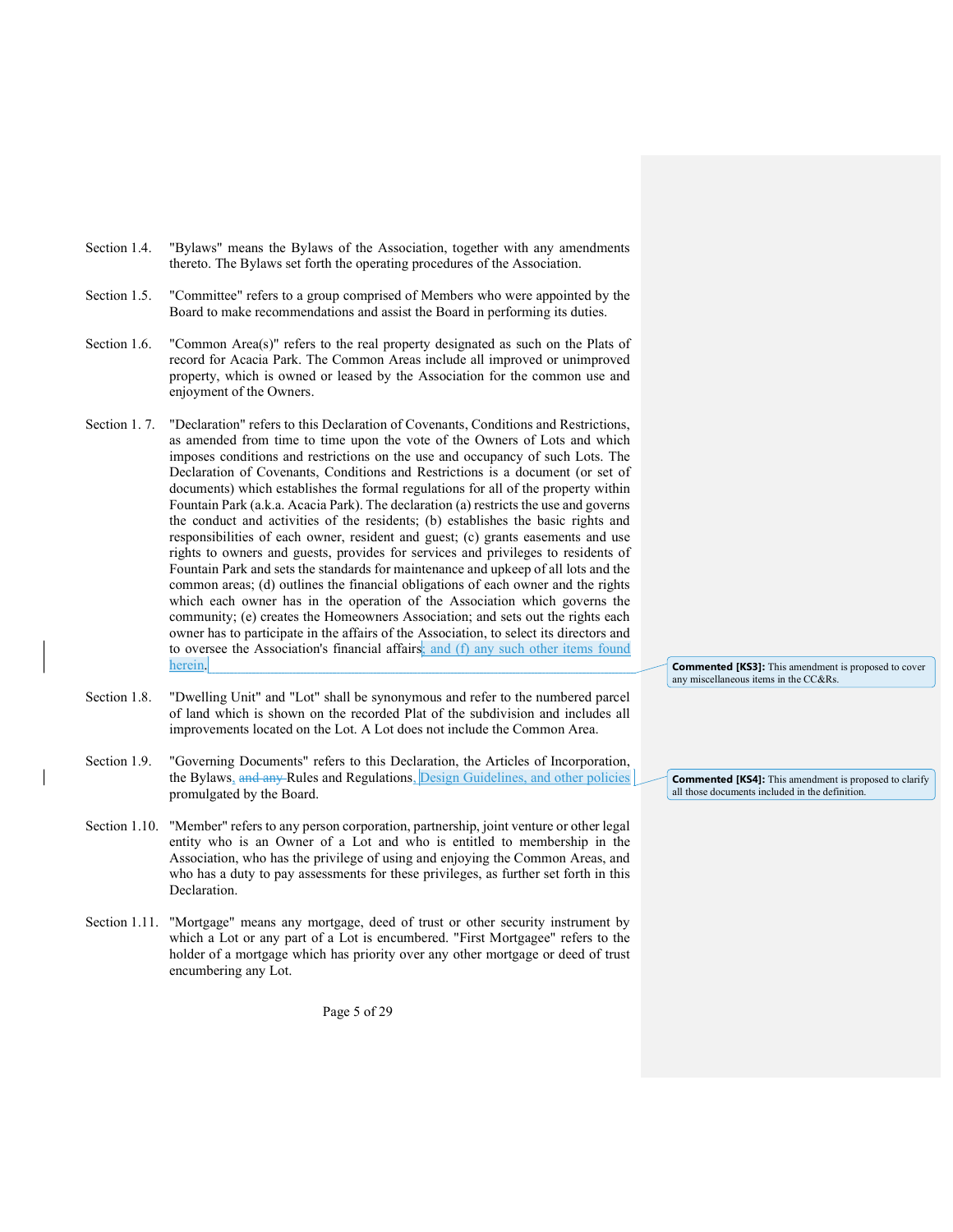- Section 1.12. "Owner" refers to the record Owner, whether one or more personsPersons, of the fee simple title to any Lot including a buyer under a contract for the sale of real estate, but excludes any person who holds an interest merely as security for the performance of an obligation. In the case of Lots, the fee simple title to which is vested in a trustee pursuant to A.R.S. § 33-801, et seq., the Trustor shall be deemed to be the "Owner."
- Section 1.13. "Person" includes a corporation, company, partnership, firm, association or society, as well as a natural person.
- Section 1.14. "Plat" refers to the plat recorded in the office of the Pima County Recorder in Book 33, at page 94, which shows that the subdivision was originally recorded under the name of Acacia Park.
- Section 1.15. "Property" or "subdivision" means all the real property described in the Plat.
- Section 1.16. "Rules and Regulations" means those policies and procedures adopted by the Board which govern the conduct and actions of Owners, tenants, visitors, and guests on Lots and the Common Areas which are not otherwise covered in this Declaration. Rules and Regulations, when adopted by the Board, have the same force and effect as the Restrictions set forth in this Declaration.

# ARTICLE II: USES AND RESTRICTIONS

All property within the subdivision shall be held, used and enjoyed, subject to the following limitations and restrictions:

Section 2.1. Private Residential Purposes.

All Lots shall be used for single-family residential purposes only, and no other structures except single-family residences shall be placed or maintained thereon. Single-family means a group of one or more persons each related to the other by blood, marriage, or legal adoption, or a group of not more than three (3) persons not all so related, who maintain a common household.

### Section 2.2. Business Activities.

No trade or business may be conducted in or from any Lot except that an Owner or occupant residing in any Lot may conduct a home business so long as (a) the existence or operation of the business activity is not apparent or detectable by sight, sound or smell from outside the Lot; (b) the business activity conforms to all zoning requirements for properties; (c) the business activity does not involve any person conducting such business who does not reside on the Lot or door-to-door solicitation of residents in the Lots; (d) the existence or operations of the business does not increase that Lot's use of Common Area over that which is standard for a single family residence; (e) the existence or operation of the business does not require customers or delivery trucks to visit the residence; and (f) the business

Page 6 of 29

Commented [KS5]: This amendment is proposed to correct a grammatical error.

Commented [KS6]: This amendment is proposed to clarify who is an owner in the case of trust ownership.

Commented [KS7]: This amendment is proposed to provide clarification of the definition in compliance with federal fair housing laws.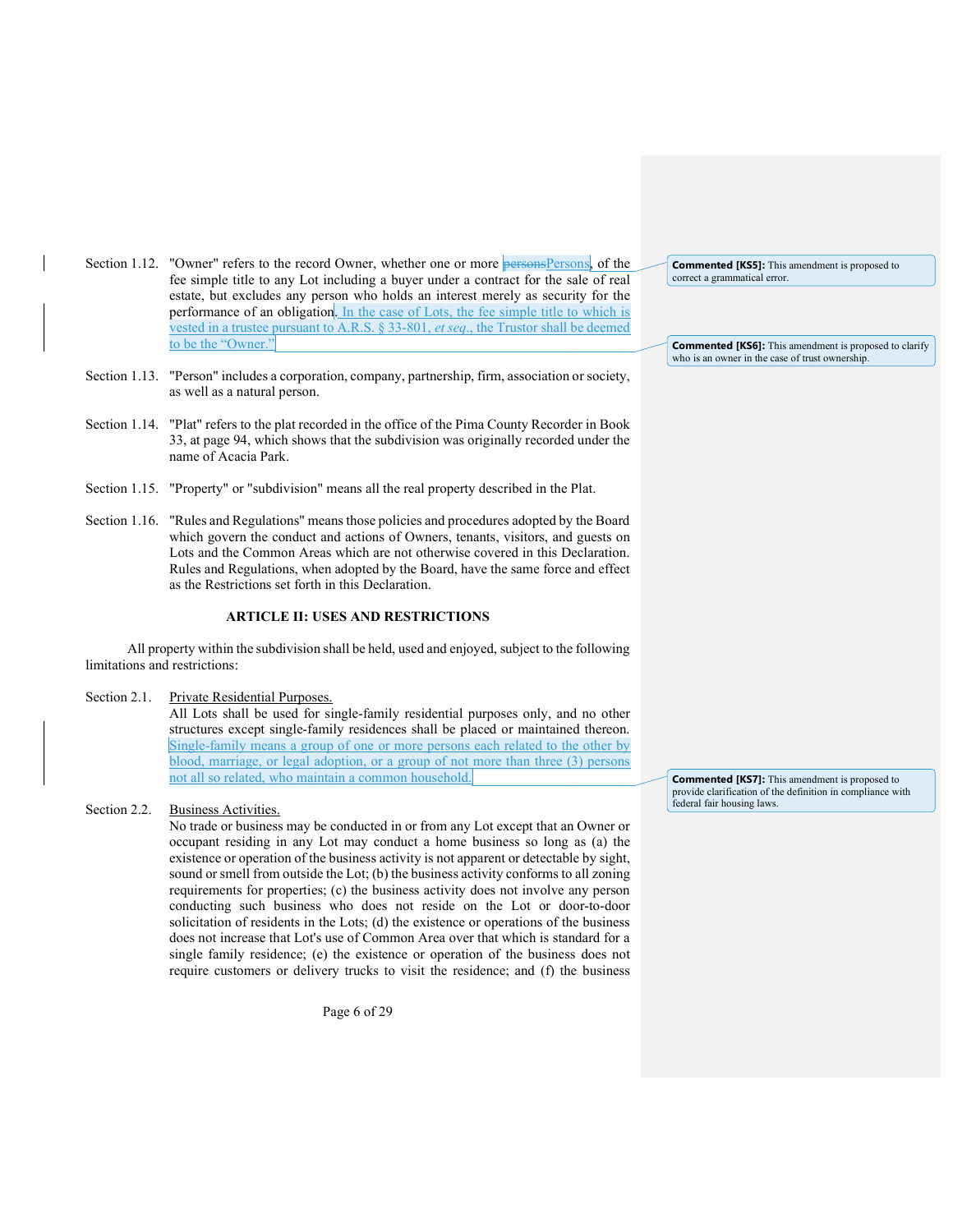activity does not constitute a nuisance, or a hazardous or offensive use, or cause the Owners to violate any other provisions of this Declaration, or threaten the security or safety of other residents in Acacia Park, as may be determined in the sole discretion of the Board.

### Section 2.3. Renting.

Each Owner has the right to lease or rent his/her Lot. No Owner may lease less than his or her entire Lot, which, without limiting the foregoing, prohibits leasing individual rooms within a Dwelling Unit separately or leasing any structure besides the Dwelling Unit on the Lot separately from the Dwelling unit. No Owner may lease or rent, or offer to lease or rent for an initial term of less than thirty (30) days (which may be extended for lesser terms, but only with the same lease). Each tenant shall comply with the Governing Documents. Each Owner is responsible for the actions of the tenant. It shall be a material default in any lease if a tenant violates any provision of the Governing Documents. Each Owner shall provide his/her tenant's information to the Association as permitted by A.R.S. § 33-1806.01, as may be amended from time to time.

## Section 2.4. Antennas and Exterior Additions.

Subject to the provisions of the Telecommunications Act of 1996, no exterior antennas or other devices for the transmission or reception of television or radio signals, including satellite dishes, shall be erected or maintained if they are visible to neighboring Lots or from the Common Areas. The Association may adopt reasonable rules and regulations regarding placement and other specifications for the following: (a) an antenna or satellite dish designed for overthe-air reception of signals from direct broadcast satellites (DBS) that is 1 meter or less in diameter, (b) an antenna or satellite dish designed for multi-channel multipoint distribution (wireless cable) providers (MMDS) that is 1 meter or less in diameter, or (c) antennas designed to receive television broadcast signals (TVBS) regardless of size ("Covered Antenna"), together with their associated mounting hardware and mast, if applicable ("Antenna System").

Any antenna other than a Covered Antenna, must be approved by the Board of Directors or Architectural Committee prior to installation, including, without limitation, antennas used for AM/FM radio, amateur ("ham") radio, CB radio, Digital Audio Radio Services ("DARS") and antennas used as part of a hub to relay signals among multiple locations.

# Section 2.5. Insurance Rates.

Nothing shall be done or kept on any Lot or in the Common Areas which will increase the rate of insurance unless approved, in writing, by the Board, nor shall anything be done or kept on any Lot or Common Areas which will result in the cancellation of insurance on any such property or which would be in violation of any law.

Section 2.6. Signs.

Page 7 of 29

Commented [KS8]: This amendment is proposed to bring the CC&Rs in harmony with the membership's desires.

Commented [KS9]: These amendments are proposed to bring this section into compliance with A.R.S. § 33-1806.01.

Commented [KS10]: These amendments are proposed to bring this section into compliance with the Federal Over The Air Reception Devices Rules.

Commented [KS11]: These amendments are proposed to bring this section into compliance with A.R.S. § 33-1808.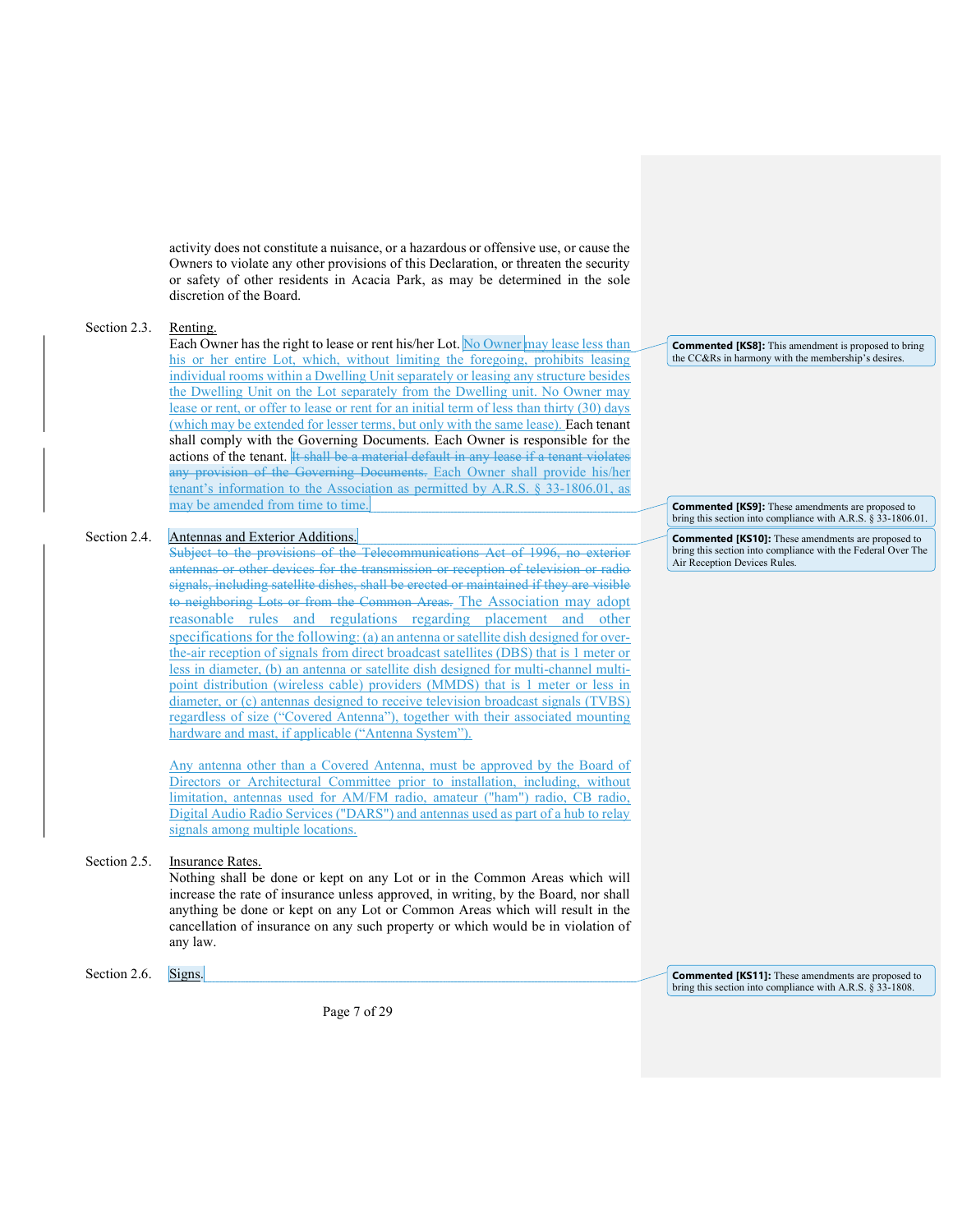No signs or flags whatsoever (including but not limited to, commercial, advertising, political and similar signs) shall be maintained anywhere on the Lot or in the Common Areas, including, but not limited to, the inside or outside of windows of any improvements on the Lot, except those minimally permitted by A.R.S. § 33- 1808, as may be amended from time to time, and those pre-approved by the Association.:

Signs which are required by legal proceedings;

- Sign giving the address of the Lot so long as it is located on the Dwelling Unit and the number is painted on the curb;
- 2.6.3. One (1) "for rent" or "for sale" sign not larger than five (5) square feet for each Lot;
- Signs indicating a security system has been installed in the Dwelling Unit:
- Signs indicating a personal sale such as yard, patio, garage or estate sale; provided, however, that the Board may establish rules to limit the number of sales in any calendar year and the number of signs allowable for such sales.

# Section 2.7. Animals.

No animals or fowl of any kind shall be raised, bred, or kept, except that a reasonable number of generally recognized house or yard pets may be kept provided that they are not kept, bred or maintained for any commercial purpose. No chickens of any kind may be raised, bred, or kept anywhere within the Property. No animal shall be allowed to become a nuisance. The Board may adopt a rule which establishes the number of pets which are deemed to be reasonable. Upon the written request of any Owner, the Board shall conclusively determine, in its sole and absolute discretion, whether, for the purposes of this Section, a particular animal is a generally recognized house or yard pet or a nuisance, or whether the number of animals is reasonable.

### Section 2.8. Nuisances.

No rubbish or debris of any kind shall be placed or permitted to accumulate on any lot and there shall be no odors emanating therefrom, which will make any Lot unsanitary, unsightly, offensive or detrimental to any neighboring Lot or to its occupants. No noise or other nuisance shall be permitted on any Lot which is offensive or detrimental to a neighboring Lot or to its occupants. No exterior speakers, horns, whistles, bells or other sound devices, except security devices used exclusively for security purposes, shall be located, used, or placed on any Lot without the prior written approval of the Board. The Board in its sole discretion has the right to determine the existence of such nuisance.

No Lot shall be used in whole or part for the storage of rubbish; garbage or wood of any character whatsoever nor for the storage of anything which will cause such Lot to appear in any unclean or untidy condition or that will be otherwise obnoxious. No storage of any material is permitted outside the walls constructed on a Lot. Wood storage is allowed if the wood piles are fully screened from

Page 8 of 29

Commented [KS12]: These amendments are proposed to provide clarification to this section.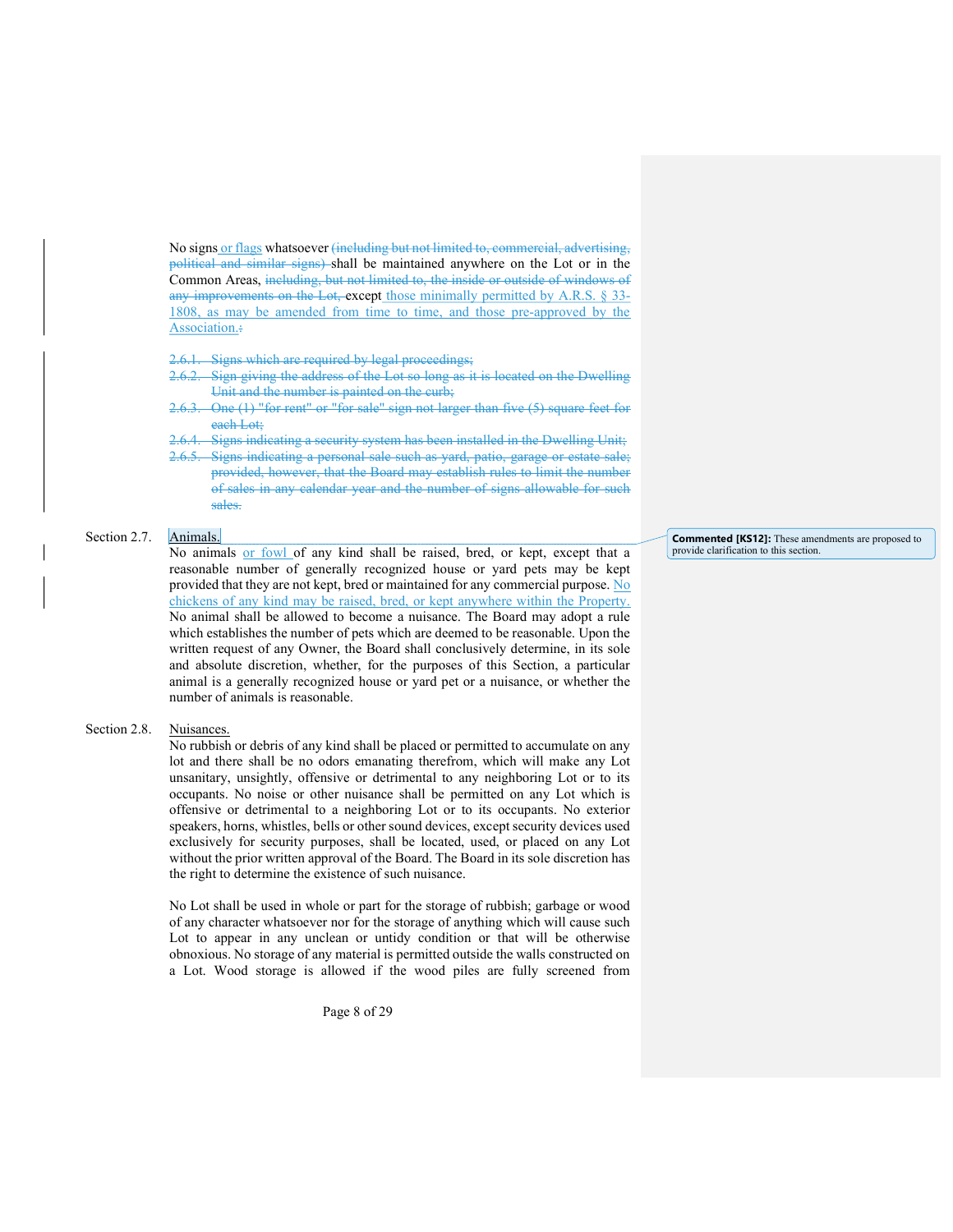neighboring Lots, or the Common Area. No unsightly articles shall be visible from adjoining Lots or from the street. No Owner shall cause any condition on the Lot which might, in the sole discretion of the Board, be a nuisance to the other Owners or their tenants, guests or visitors.

### Section 2.9. Common Area; Native Growth and Planting; Storage.

The native growth and planting on all Common Areas shall not be removed or destroyed unless written permission is first obtained from the Board. Owners must obtain the Board's written approval before planting in the Common Area. Owners may not store or place any personal property on the Common Area without prior written approval from the Board.

# Section 2.10. Violation of Rules.

If any Owner, his/her family or any licensee, tenant or lessee or invitee violates the Governing Documents, the Board may in addition to any other rights of enforcement contained herein, suspend the right of such person to use the Common Areas, under such conditions as the Board may specify, during any period in which the person is in violation, for a period of 60 days or for so long as the Owner is in violation of the Governing Documents, whichever is longer. Before such suspension, the Board shall provide the Owner with at least 14 days written notice of the violation and provide the Owner with the opportunity for a hearing before the Board, together with a copy of the procedure to be followed at the hearing.

### Section 2.11. Drainage.

No person may take any action which interferes with the established drainage pattern over any property, including any private drainage easement, within the subdivision unless adequate provision is made for proper drainage conforming to all governmental rules, regulations, ordinances and drainage criteria and is approved by the applicable governmental agency handling such matters. As used in this Declaration, the term "established drainage" is defined as the drainage which existed at the time the overall grading of the Property was completed.

# Section 2.12. Unsightly Articles.

No unsightly articles shall be visible from adjoining Dwelling Units or from the street or public way. At no time shall there be any outside storage of motor vehicles in any stage of construction, reconstruction, modification or rebuilding of parts of motor vehicles such as frames, bodies, engines or other parts or accessories or other storage viewable from the street or neighboring properties. Any and all items stored in a carport or garage area shall be stored so they are not visible from adjoining Lots or from the streets or public way. Grass, shrub or tree clippings and all machinery, storage piles, wood piles, garbage or trash containers shall be kept within an enclosed structure or appropriately screened from view of adjoining property or from streets or public way except when necessary to effect such collection. The Board has the sole discretion to determine if any activity by an Owner is in violation of this Section.

Page 9 of 29

Commented [KS13]: These amendments are proposed to clarify Common Area maintenance.

Commented [KS14]: This amendment is proposed to clarify the restriction contained in it.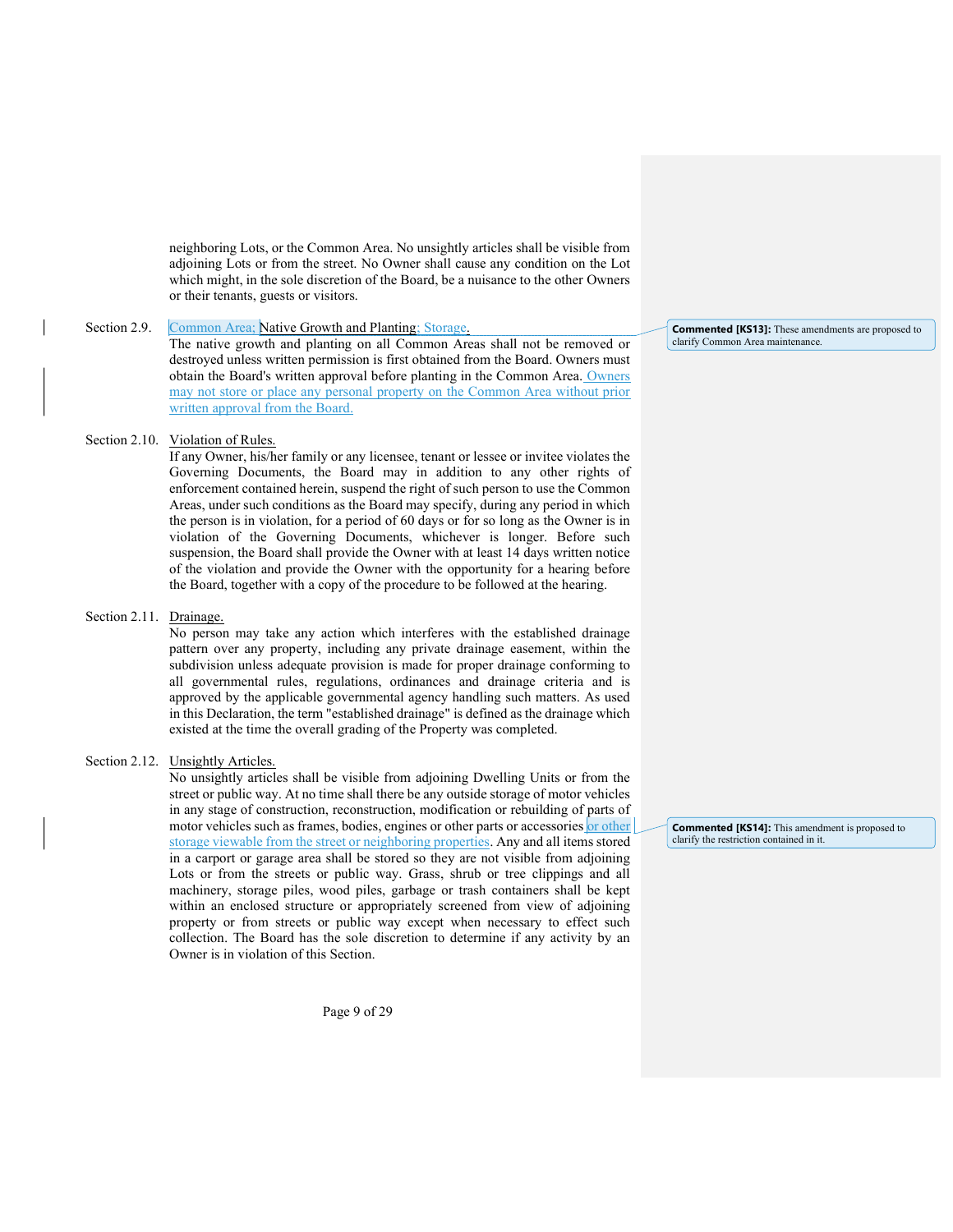All garbage or trash shall be kept on the Lot in covered containers of a type, size and style which comply with City of Tucson ordinances. No incinerators are allowed.

### Section 2.13. Right of inspection.

During reasonable hours, and upon at least twenty-four hours written notice to the Owner or resident, any member of the Board, or any authorized representative, shall have an easement on any Lot within the Association and has the right to enter upon and inspect any property within the subdivision (except the interior of the Dwelling Units), for the purpose of ascertaining whether or not the provisions of the Governing Documents have been or are being complied with, and such persons shall not be deemed guilty of trespass by reason of such entry.

### Section 2.14. Mail Boxes.

The Board shall determine the location, color, size, design, lettering and all other particulars of all mail and paper delivery boxes, including the standards and brackets and name signs so that the area will be strictly uniform in appearance. All of the above shall comply with US Postal Service Regulations.

### Section 2.15. Vehicles.

The use of all vehicles, including but not limited to trucks, automobiles, bicycles, and motorcycles shall be subject to the Governing Documents.

# Section 2.16. Clotheslines.

No exterior clotheslines shall be erected or maintained, which that are visible to neighboring Lots or the street, and there shall be no outside laundering or drying of clothes.

### Section 2.17. Diseases and Insects.

No Owner shall permit anything or any condition to exist upon any Lot which induces, breeds, or harbors infectious plant diseases, rodents, snakes or noxious insects.

# ARTICLE III: ARCHITECTURAL CONTROL

### Section 3.1. Board Approval/Disapproval.

The Board has the right to approve or disapprove of all changes or modifications to all areas on a Lot which are visible from another Lot or from the Common Areas. No changes to such areas can be made until approval by the Board has been first obtained.

# Section 3.2. Prior Approval.

Changes or modification to an Owner's Lot and/or Dwelling Unit or to the exterior color scheme thereof cannot be made until the plans and specifications showing the nature,. kind, shape, height, materials and location of the same have been submitted to and approved in writing as to harmony of external design, location in relation to

Page 10 of 29

Commented [KS15]: This amendment is proposed to clarify the Association's easement right.

Commented [KS16]: This amendment is proposed because it does not apply to the nature of cluster mailboxes contained in the Association.

Commented [KS17]: This amendment is proposed to better conform to the membership's desires.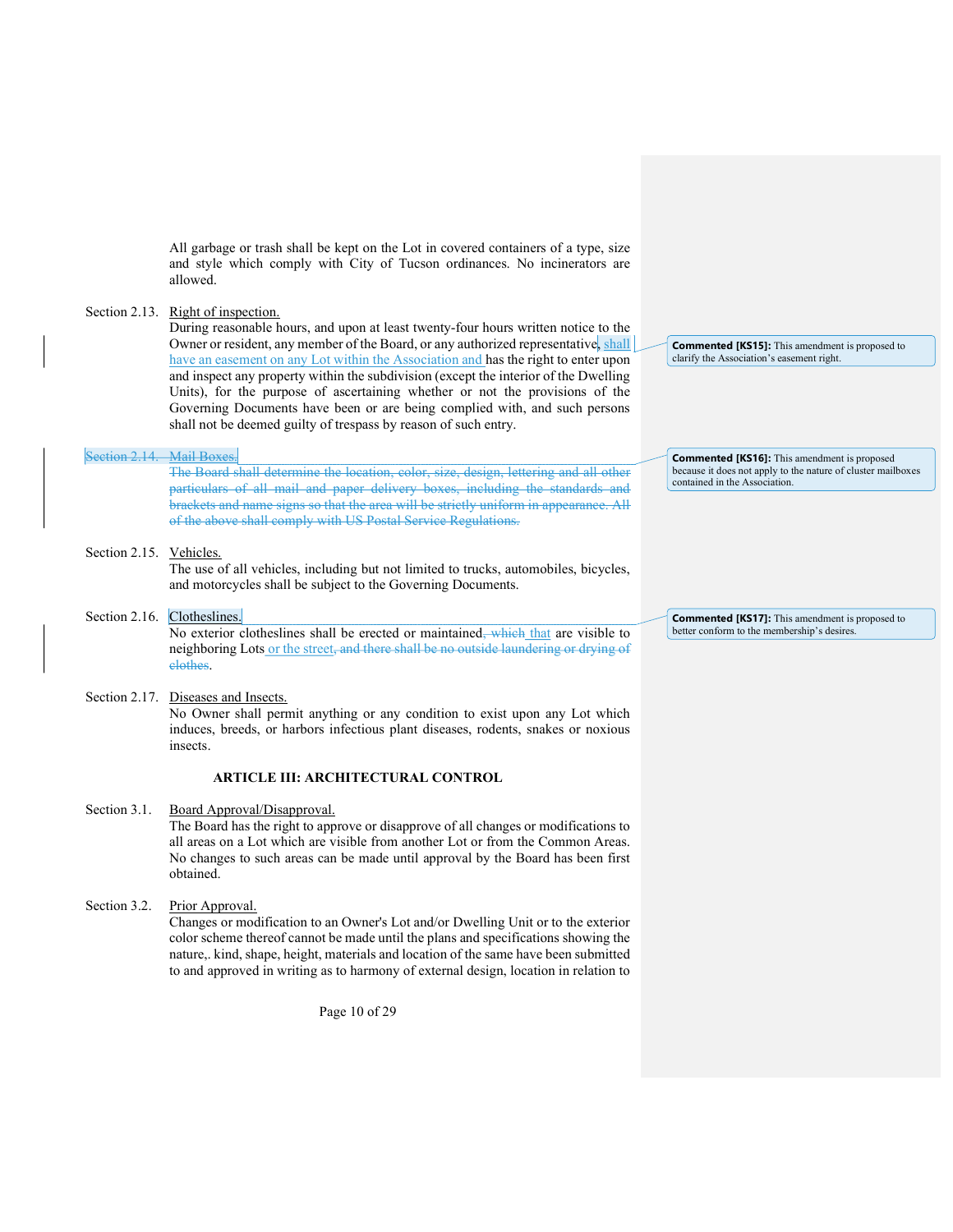surrounding structures, and existing environment and topography, by the Board. In the event the Board fails to approve or disapprove such design and location within forty-five (45) days after the plans and specifications have been submitted to it, approval will not be required and the requirements in this Section will be deemed to be fulfilled the request is deemed not approved.

# Section 3.3. Effect of sale.

Notwithstanding anything contained to the contrary in this Article, no additions or modifications to any improvement or structure shall be made by an Owner prior to the close of escrow on the sale of a Dwelling Unit unless such addition or modification has been approved by the Board and the City of Tueson Building **Department** 

# ARTICLE IV: EASEMENTS

# Section 4.1. Easements for Encroachments.

Each Dwelling Unit and the Common Area is subject to an easement for encroachments created by construction, settlings and overhangs, as designed or constructed by the developer, including the footings and walls. A valid easement for said encroachments and for the maintenance of same exists for so long as it stands. In the event any Dwelling Unit(s) is partially or totally destroyed, and then rebuilt, the Owner agrees that minor encroachments on parts of the adjacent Dwelling Units or Common Areas due to construction shall be permitted and that a valid easement for said encroachments and the maintenance exists.

### Section 4.2. Easement for Perimeter Walls and Other Improvements.

"Perimeter Wall" is defined as a masonry wall or fence that separates Lots within the Association or that separates a Lot from Common Area or a public street or other public property. Perimeter Wall does not include a wall between a Lot in Fountain Park and lots in adjacent subdivisions. Perimeter Walls that are built as part of the original construction of a Dwelling Unit and are attached to the Dwelling Unit or to the side walls attached to the Dwelling Unit is part of the Lot of that Dwelling Unit.

4.2.1. Perimeter Wwalls and other improvements constructed by the developer or the Association, including but not limited to, driveways, walkways, exterior lighting (metered to a particular Dwelling Unit), drainage structures, etc., as a part of, or for the use of, a particular Dwelling Unit may exist which encroach upon or encompass portions of the Common Area or adjacent Lots. Wherever such encroachments on the Common Area or adjacent Lots occur, the Owner of the Dwelling Unit involved has, subject to the conditions hereinafter set forth, a perpetual permanent right for such perimeter walls to encompass portions of the Common Area or adjacent Lots and for such other improvements to encroach upon portions of the Common Area or adjacent Lots.

Page 11 of 29

Commented [KS18]: This amendment is proposed to provide clarification.

Commented [KS19]: This amendment is proposed because it is outside the Association's "jurisdiction."

Commented [KS20]: The proposed amendment in this section is to incorporate the language already adopted in the Association's Perimeter Wall Policy.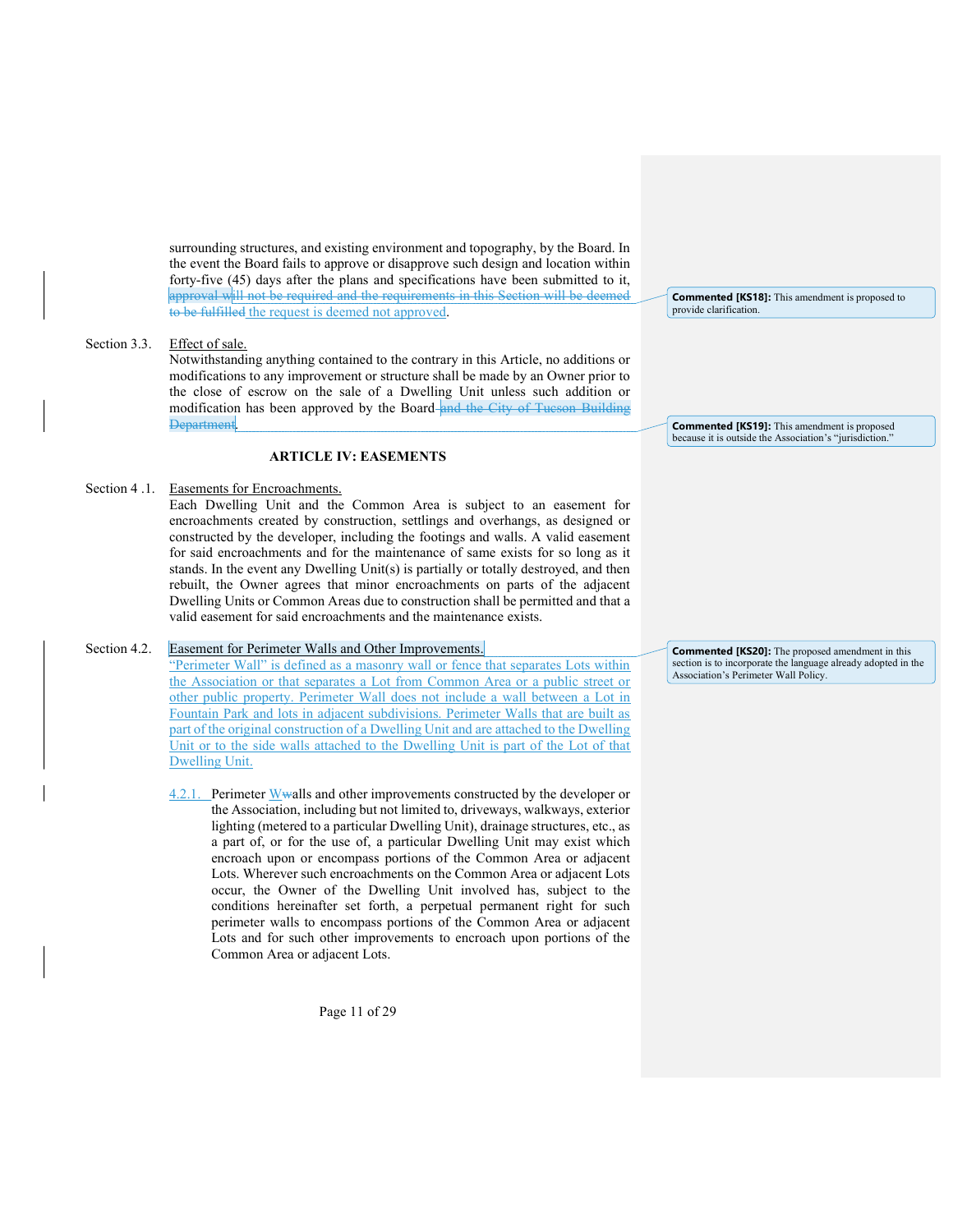- 4.2.2. In consideration thereofof Section 4.2.1, above, such Owners agree to maintain and keep in repair any improvements encroaching upon the Common Area or adjacent Lots which were constructed for the use of their unitLot, unless such maintenance and repairs are the responsibility of the Association.
- 4.2.3 In the event any such Owners make demands upon the Association to maintain any Common Area within the confines of such Pperimeter Wwall, or to maintain and keep in repair any improvements encroaching upon the Common Area or adjacent Lots which is the responsibility of the Owner to repair, then the Association or the adjacent Lot Owner, as the case may be, has the absolute right, and may cause the Owner making such demand to remove at his/her expense, any improvement, including the Pperimeter wWall, encroaching upon the Common Area or adjacent Lot, and to replace and rebuild such improvement or perimeter wall as to be within such Oowner's Lot.
- 4.2.4 Maintenance of Perimeter Wall between Lots and Common Area or Publicly Owned Land. A Lot Owner is responsible for any needed structural repair to their own Perimeter Walls located between his/her Lot and a Common Area or Public Street, or between the Lot and an alleyway or open space owned by the City or County. The Association is only responsible for painting the side of a wall that faces the Common Area or Public Street. However, the structural maintenance responsibility remains with the Lot Owner. The Lot Owner is granted an easement for the encroachment and is responsible for maintenance of any Common Area that has been enclosed by the Perimeter Wall.
- 4.2.5. Maintenance of Perimeter Walls Between Lots.

The Lot Owner of a Perimeter Wall shall be responsible to maintain, repair, and replace the Perimeter Wall. However, should maintenance, repair, or replacement be necessitated by the negligent or willful acts of a Lot Owner whose Lot is immediately adjacent to a Perimeter Wall that they do not own, such Lot Owner shall be financially responsible to the Lot Owner of the Perimeter Wall for such maintenance, repair, and replacement.

If a dispute arises between adjoining Lot Owners pertaining to financial responsibility for maintenance, repair, or replacement of a Perimeter Wall that is between the Lots, the dispute shall be resolved by the Lot Owners and not by the Association, which shall have no involvement in such disputes.

4.2.6 Changes to Perimeter Yard Walls. If all or a portion of a Perimeter Wall needs to be replaced, any change or modification from the original materials and appearance of the wall must have the prior written approval of the Board in accordance with this Declaration. The Board has the sole discretion to

Page 12 of 29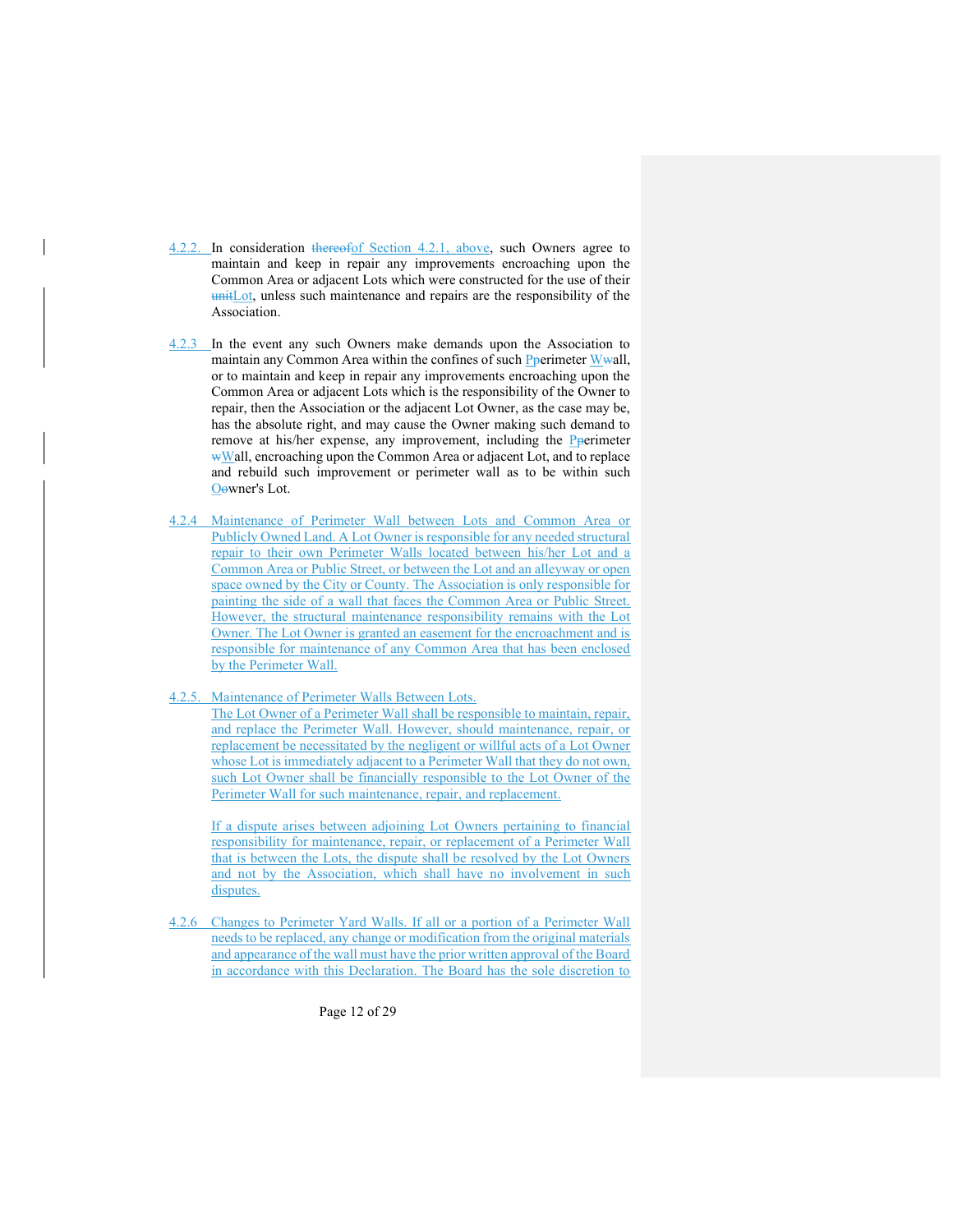approve or reject any proposed replacement Perimeter Wall. Materials used for replacement walls need to be the same as materials already being used in the Association.

### Section 4.3. Private Drainage Easements.

Private drainage easements have been established as shown on the plat over and across certain Lots for the exclusive use and benefit of upstream Lot Owners. Each Owner of a Lot on which a private drainage easement is located is responsible for maintaining that easement and keeping it free and clear from all debris, refuse and any other foreign matter which in any way interferes with or hinders the free flow of water in the easement as originally constructed. In the event of the failure of any Lot Owner to so maintain an easement, upstream Lot Owners shall have no cause of action against the Association, but shall proceed solely against that Lot Owner.

# Section 4.4. Utility and Access Easements.

A blanket easement is created on, across, over and under the property for ingress, egress, installation, replacing, repairing and maintaining all utility and service lines and systems, including, but not limited to, water, sewers, gas, telephones, electricity, television cable or communications lines and systems, etc. By virtue of this easement, it is expressly permissible for the providing utility or service company to install and maintain facilities and equipment on the property and to affix and maintain wires, circuits and conduits on, in and under the roofs and exterior walls of Dwelling Units. Notwithstanding anything to the contrary contained in this Section, no sewers, electrical lines, water lines, or other utilities or service lines may be installed or relocated on the property except as initially designed and installed by developer or thereafter approved by the Board. This easement shall in no way affect any other recorded easements on the Property. In no event shall any portion of the above mentioned easements for utilities be construed to authorize the placing or installing of sewers, electrical lines, water lines or other utilities under any permanent building structure constructed on the property. This easement shall be limited to improvements as originally constructed. There shall be an access easement for the delivery and collection of the U.S. Mail.

# Section 4.5. Electrical Service and Communication Lines.

All electrical service and communication lines shall be placed underground and no outside electrical lines shall be placed overhead, except existing overhead lines. Prior to the construction of temporary electrical and/or communications lines incidental to construction, written permission must be obtained from the Board if lines are to remain in place for over 30 calendar days. Approval shall be obtained for a specific construction project and shall not constitute approval for any other Dwelling Units or lines.

# ARTICLE V: ASSOCIATION AND BOARD OF DIRECTORS

Section 5.1. Association.

Page 13 of 29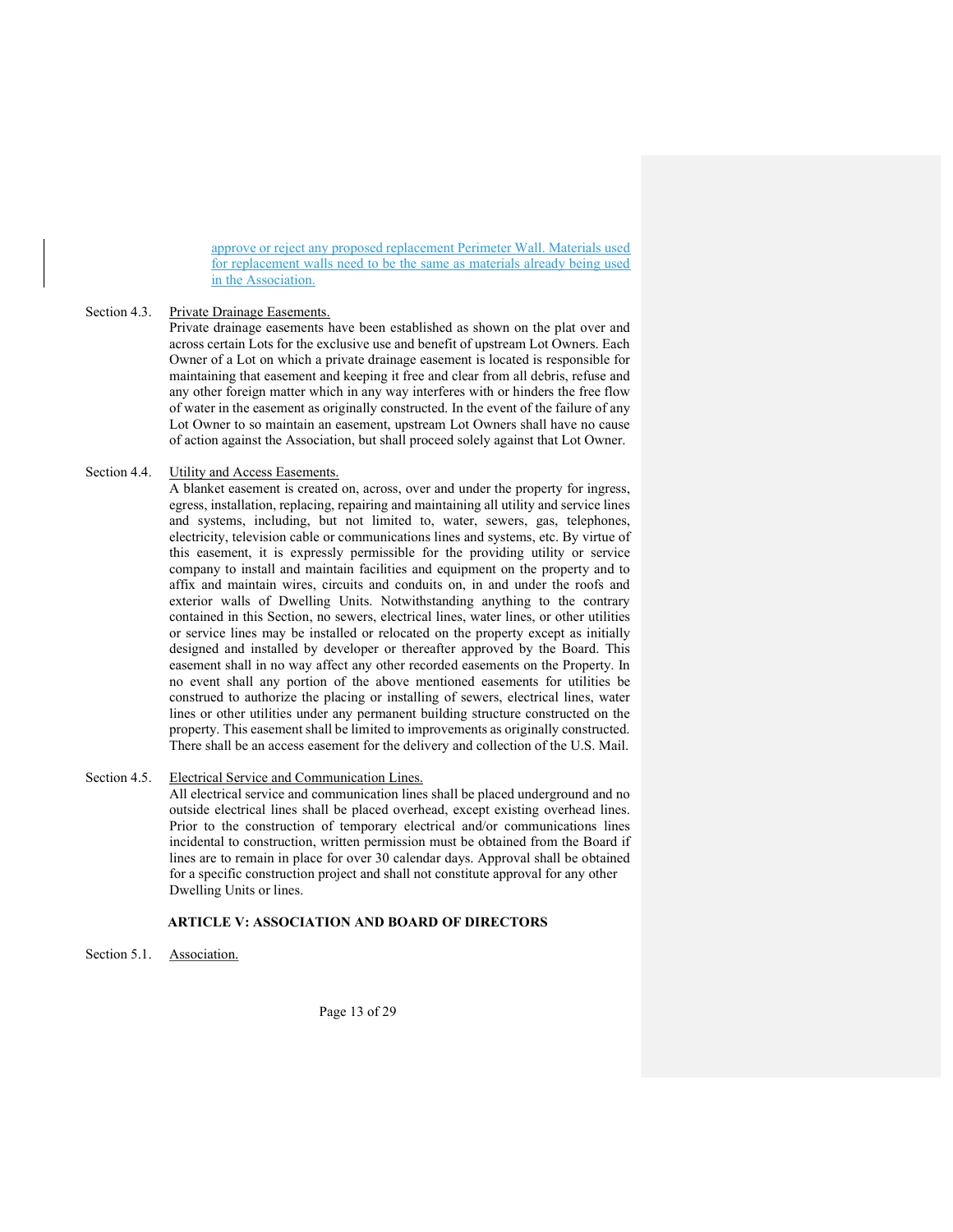The Association is an Arizona, non-profit corporation which has the duties and the powers prescribed by law and set forth in the Governing Documents.

- 5.1.1. The Association is responsible for maintenance, repair and upkeep of any improvements including, but not limited to the private streets, recreational facilities, pool and parking area located in the Common Areas; the masonry wall constructed along the North right-of-way line of Wrightstown Road (except that the maintenance of the North surface of the wall facing individual Dwelling Units is the responsibility of the Owners of such Dwelling Units), and any landscaping or other improvements, including the fountain. Further, the Association is responsible for maintenance, repair and upkeep of the private pedestrian easements shown on the Plat.
- 5.1.2. Membership in the Association. Each Owner of a Dwelling Unit, by virtue of being such an Owner and for so long as he/she is such an Owner, is a member of the Association.
- 5.1.3. Transfer of Membership. Membership in the Association is appurtenant to the ownership of any Lot and shall neither be transferred, pledged, nor alienated in any way except upon the transfer of ownership to the Lot, and then only to the transferee. Any attempt to make a prohibited transfer is void. Any transfer of ownership of a Lot automatically transfers membership to the new Owner.
- Voting. The Owners are entitled to one (1) vote for each Lot owned. When more than one person has an interest in any Lot all such persons shall be members. The vote for each Lot shall be exercised as the Owners determine, but in no event shall more than one (1) vote be cast for each Lot owned.
- 5 .1.5. Any Owner who is delinquent in payment of assessments, or in violation of the Governing Documents may have his/her voting rights suspended by a majority vote of the Board, for so long as the delinquency or violation continues. However, this penalty will only be imposed after written notice of the nonpayment of the assessments or violation of the Governing Documents and the opportunity to cure have been provided to the Owner. Such right to vote shall be suspended until the violation or delinquency has been cured.

#### Section 5.2. Bylaws.

The Bylaws shall among other things, establish the procedure for electing members of the Board and officers of the Association, the duties of the Board, the procedure for regular and special meetings, and the disposition of hazard insurance proceeds and amendments to the Bylaws

# ARTICLE VI: OWNER'S RESPONSIBILITIES

Page 14 of 29

Commented [KS21]: This amendment is proposed because this language is better found in the Bylaws.

Commented [KS22]: This amendment is proposed to clarify the section.

Commented [KS23]: This amendment is proposed because this should be addressed in the CC&Rs and not the Bylaws.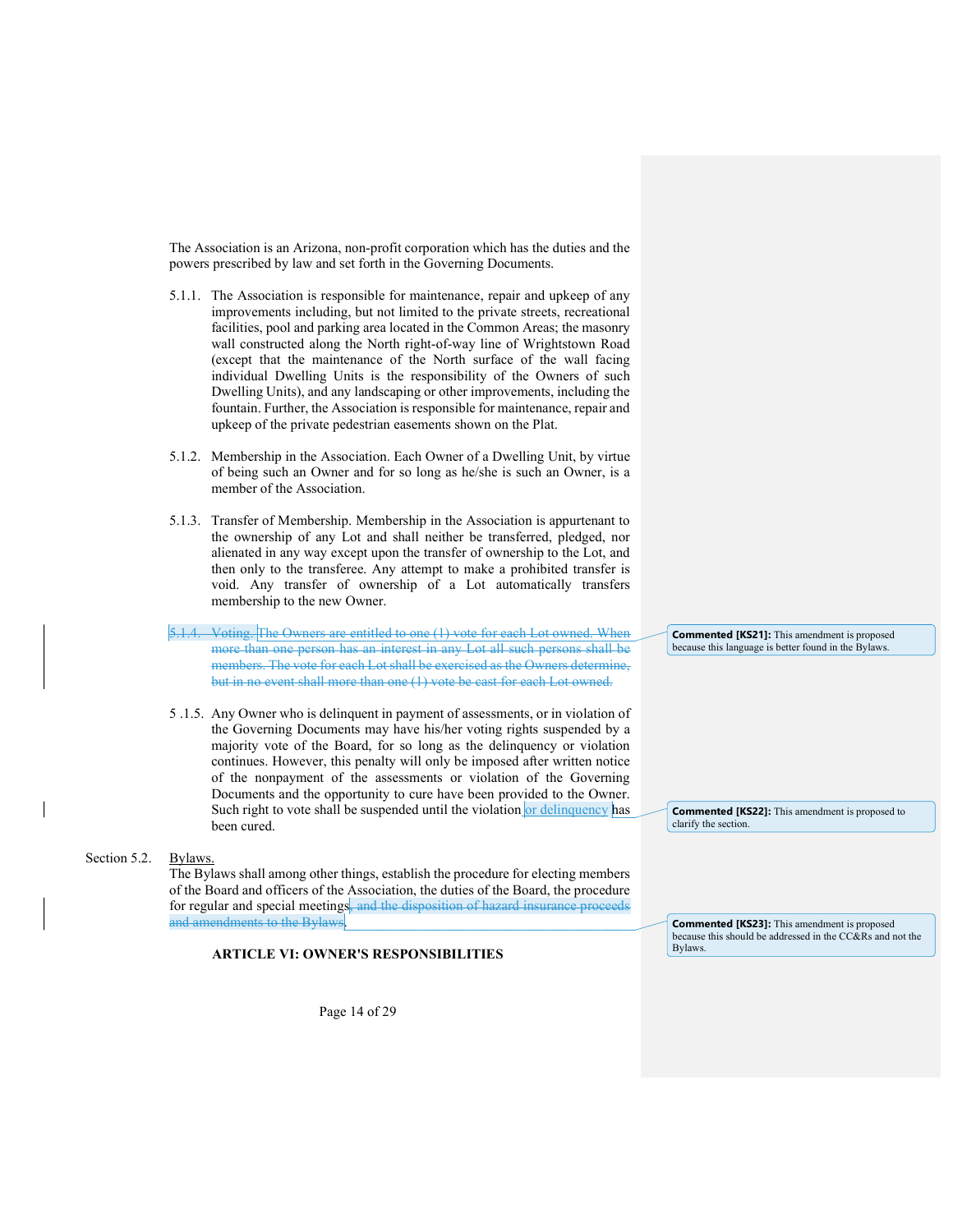# Section 6.1. Exterior Maintenance, Repair, Upkeep and Repainting.

Maintenance, repair, upkeep and repainting of Dwelling Units, including perimeter yard walls and any other improvements on a Lot, including but not limited to landscaping, is the sole responsibility of each Owner. In this regard, each Owner shall maintain, repair and repaint his/her Dwelling Unit, including all visible perimeter walls, and other improvements on a Lot in a manner and with such frequency, to keep each owner's Dwelling Unit in an attractive, well-kept and maintained condition in conformity with all other Dwelling Units in the subdivision.

# Section 6.2. Exterior Lighting.

Each Owner is responsible for the maintenance and repair, including replacement of light bulbs, of all exterior lighting fixtures located within the owner's Lot, or in the Common Area, provided such lighting in the Common Area is metered to the owner's Dwelling Unit. The Board may adopt rules regarding the placement and usage of lighting.

# Section 6.3. Right to Determine.

The Board in its sole discretion has the right to determine whether or not a Lot or the exterior of a Dwelling Unit is in need of maintenance, repair and upkeep, in order to conform to the standards of the general neighborhood of Fountain Park, and the Board shall use a reasonably high standard to determine whether such maintenance, repair and upkeep is required so that the Dwelling Units as a whole will reflect a high pride of ownership.

# Section 6.4. Failure to Maintain.

If any Owner fails to maintain his/her Lot or the exterior of his/her Dwelling Unit in a manner in keeping with the general neighborhood of Fountain Park, then the Board, after the approval of  $\frac{1}{2}$  two-thirds (2/3)the majority of the members of the Board, has the right, through its agents and employees, to enter upon the subject property, and to repair, maintain, and restore the Lot and the exterior of the Dwelling Unit, and any other improvements erected on the Lot. The cost of such exterior maintenance shall be added to and become part of the assessment to which such Lot is subject.

### Section 6.5. Right of Access.

Each Owner or his/her authorized agent or the Association, as the case may be, in order to maintain, repair or repaint perimeter yard walls or exteriors of Dwelling Units, has an easement and the right to enter the adjacent Lots at reasonable times, provided reasonable notice of such entry is first given by the affected Owner to the Owner of the adjacent Lot.

# ARTICLE VII: INSURANCE REQUIREMENTS

Section 7.1. First Mortgagee's Protection

Page 15 of 29

Commented [KS24]: This amendment is proposed to clarify that regulations of lighting can be found in the Rules and Regulations of the Association.

Commented [KS25]: This amendment is proposed because the Association believes it is in its best interest.

Commented [KS26]: This amendment is proposed to clarify the Association's easement rights.

Commented [KS27]: This amendment is proposed to address appropriate insurance requirements in a planned community.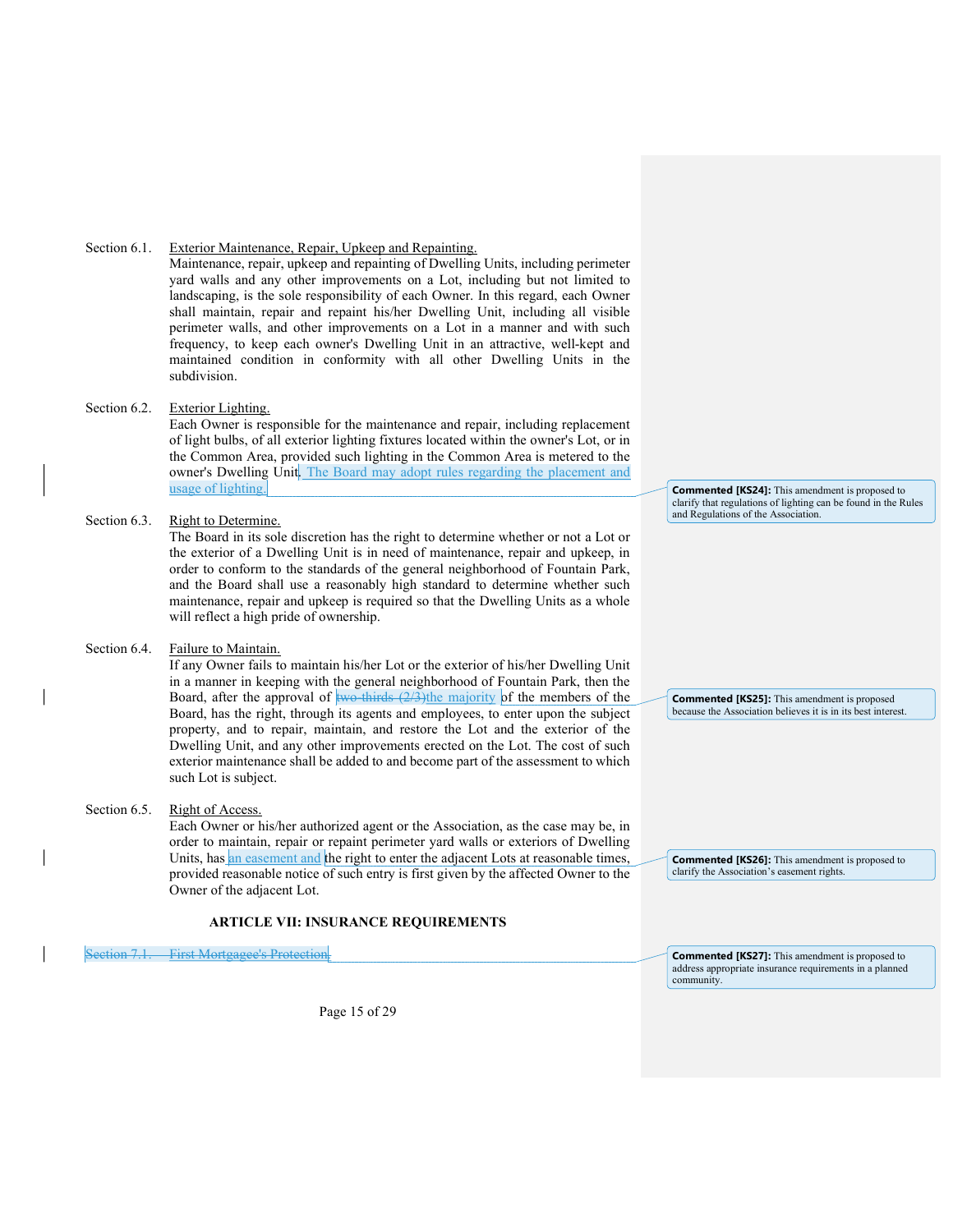In the event of substantial damage to or destruction of any Dwelling Unit or any part of the Common Area, any first mortgagee on a Dwelling Unit is entitled to timely written notice of any such damage or destruction and no Owner of a Dwelling Unit or other party has priority over such first mortgagee regarding the distribution to such unit Owner of such proceeds.

### Section 7.2. Insurance Obtained by the Owners.

7.2.1. Each Owner is responsible  $for$ , and obligated recommended to, purchase</u> fire and other hazard insurance covering his/her Dwelling Unit and to maintain such insurance in full force and effect at all times. Such policy or policies shall consist, at a minimum, of a multi-peril type policy covering the owner's Dwelling Unit, providing, as a minimum, fire and extended coverage and all other coverage in the kinds and amounts commonly required by private institutional mortgage lenders in Tucson, Arizona on a replacement cost basis, in an amount not less than one hundred percent (100%) of the insurable value (based upon replacement cost).

Each such policy must contain or have attached thereto a standard mortgagee or beneficiary clause which provides that all proceeds paid thereunder shall be paid to the Owner for the use and benefit of all mortgagees under mortgages or beneficiaries under deeds of trust, encumbering any Dwelling Units, as their interest may appear, and such policy or policies must further provide that the insurance carrier shall notify each first mortgagee or beneficiary named at least ten (10) days in advance of the effective date of any reduction in or cancellation of the policy. Such policy or policies shall further provide that the interest of each mortgagee holding a mortgage or beneficiary under a deed of trust on any Dwelling Unit in insurance proceeds shall not be invalidated by any action, neglect or inaction of the Board, Owners of Dwelling Units or their tenants or agents.

Such policy or policies shall further provide for waiver by the insurer of any policy provisions which would render the mortgagee or beneficiary clause invalid by reason of the failure of such mortgagee or beneficiary to notify the insurer of any hazardous use of any Dwelling Unit and any policy requirement that the mortgagee or beneficiary pay the premium thereon. Each hazard insurance policy obtained by an Owner shall comply with the same requirements applicable to the Association.

7.2.2. Any Owner may, if he/she wishes, and at his/her own expense, carry any and all other insurance he/she deems advisable; however, if available, such policy or policies shall provide that there shall be no contribution or offset between policies of the Association and policies an individual Owner may have in effect.

### Section 7.3. Insurance Obtained by the Association.

Page 16 of 29

Commented [KS28]: The amendments to this section are proposed to remove the excessive oversight of the Association on its Members.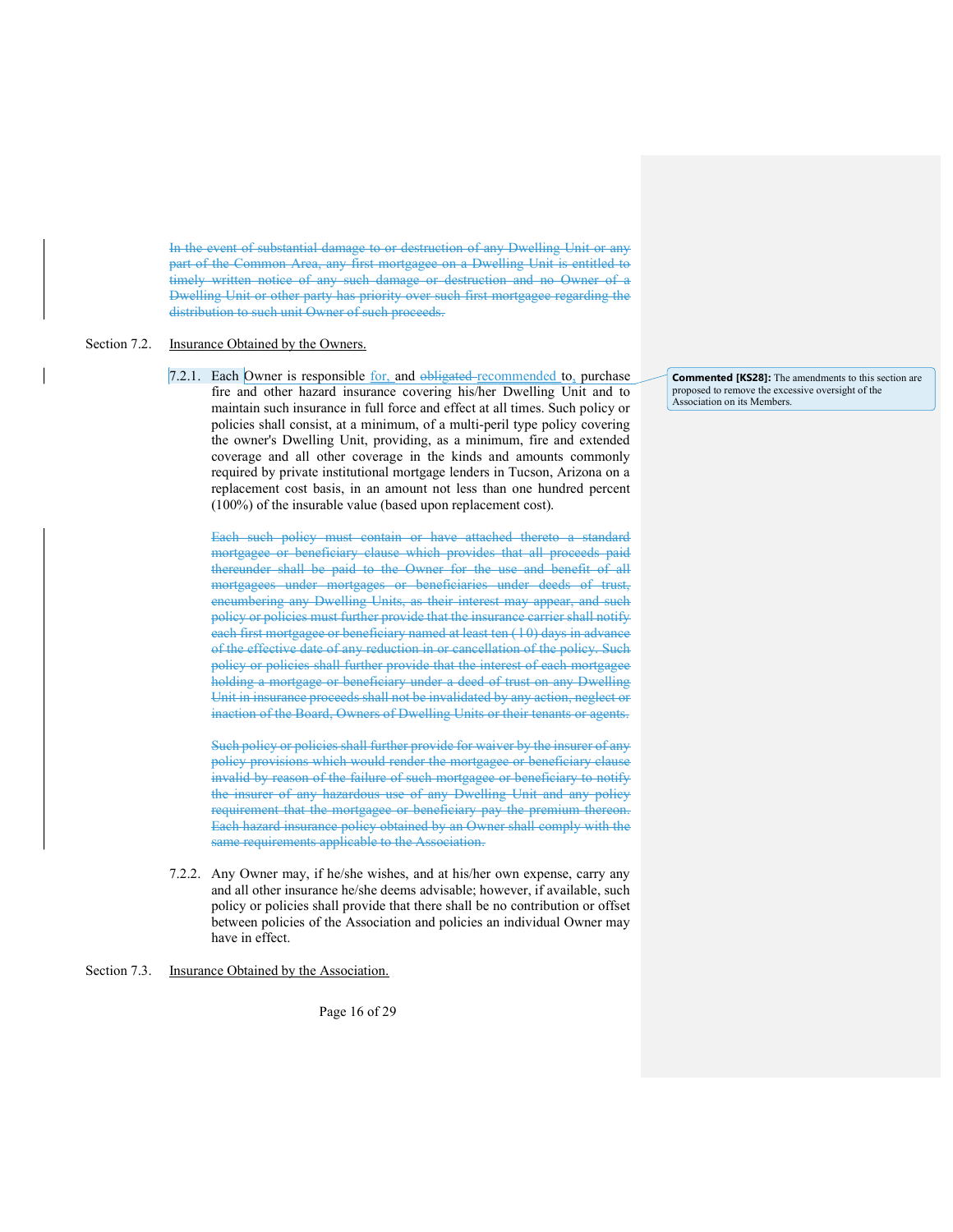The Board shall obtain the following insurance:

- 7.3.l. Comprehensive General Liability and Property Insurance. Comprehensive general liability and property damage insurance covering all Common Areas and all other areas under the jurisdiction or control of the Association shall be purchased by the Association and shall be maintained in full force and effect at all times. Such insurance policy or policies shall contain, if available, a "severability of interest" clause or endorsement which shall preclude the insurer from denying the claim of an Owner because of negligent acts of the Association or of any other Owners. The scope of coverage of such policy or policies must include all other coverage in the kinds and amounts commonly required by private institutional mortgage investors for projects similar in construction, location and use as Fountain Park. Coverage shall be for at least one million dollars (\$1,000,000.00) per occurrence for personal injury and/or property damage.
- 7.3.2. Fire Hazard Insurance. Fire and other hazard insurance covering improvements constructed on the Common Areas, including but not limited to ramadas or recreation buildings, shall be purchased by the Association and shall thereafter be maintained in full force and effect. Such policy or policies shall consist, at a minimum, of a multi-peril type policy covering the improvements, providing, as a minimum, fire and extended coverage and all other coverage in the kinds and amounts commonly required by private institutional mortgage lenders in Tucson, Arizona, on a replacement cost basis, in an amount of not less than one hundred percent (100%) of the insurable value (based upon the replacement cost).

If any improvement constructed on the Common Area is the subject of a mortgage or deed of trust, then each policy must contain or have attached thereto a standard mortgagee or beneficiary clause which provides that all proceeds paid thereunder shall be paid to the Association for the use and benefit of all mortgagees under mortgages or beneficiaries under deeds of trust, encumbering any such improvements, as their interest may appear, and such policy or policies must further provide that the insurance carrier shall notify each first mortgagee or beneficiary named at least ten (10) days in advance of the effective date of any reduction in or cancellation of the policy. Such policy or policies shall further provide:

- that the interest of each mortgagee holding a mortgage or beneficiary under a deed of trust on any such improvements in insurance proceeds shall not be invalidated by any action, neglect or inaction of the· Board, Owners of Dwelling Units or their tenants or agents;
- 7.3.2.2. for waiver by the insurer of any policy provisions which would render the mortgagee or beneficiary clause invalid by

Commented [KS29]: These amendments are proposed because they are not required by law in a planned community.

Page 17 of 29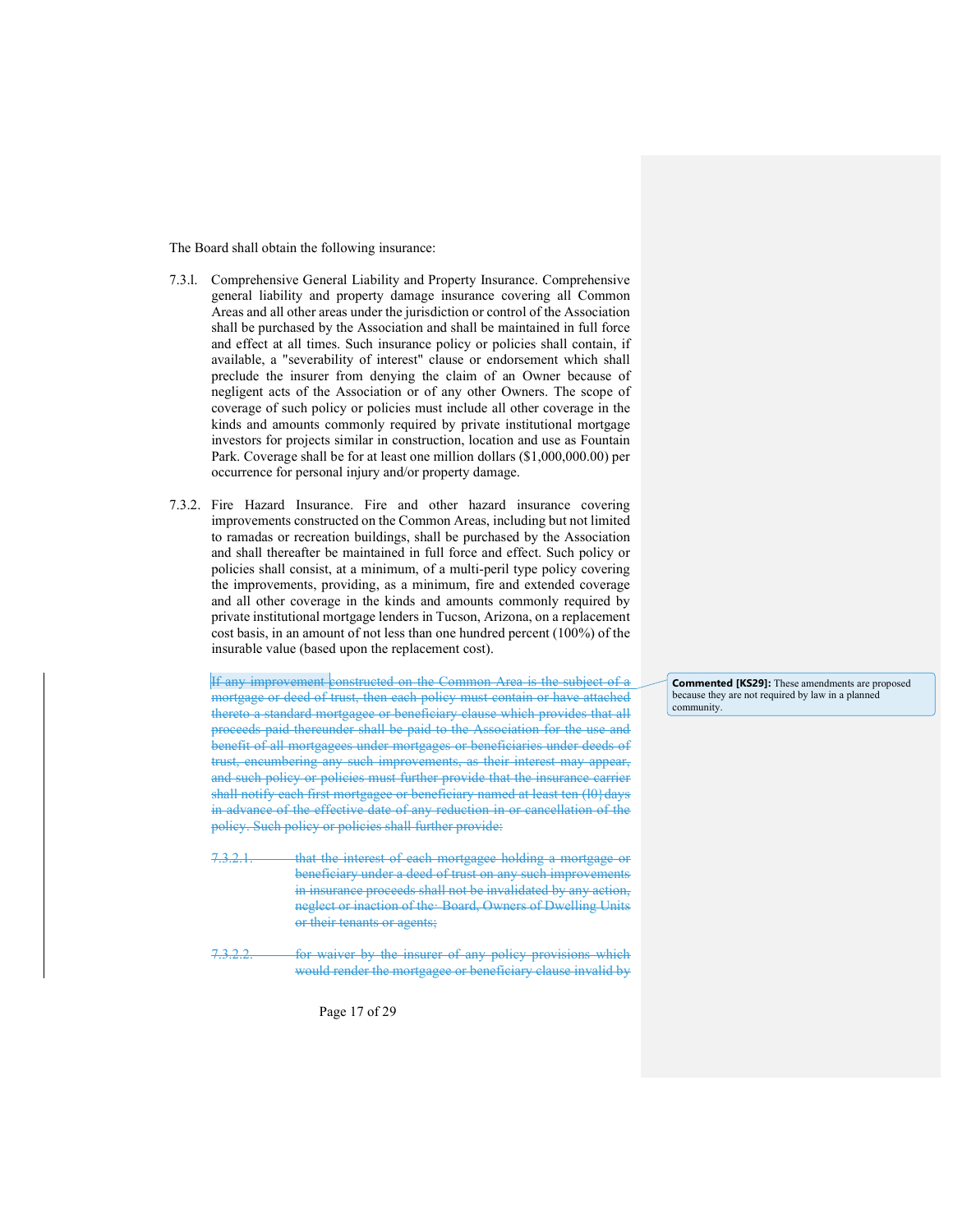reason of the failure of such mortgagee or beneficiary to notify the insurer of any hazardous use of improvements and any policy requirement that the mortgagee or beneficiary pay the premium thereon.

### Section 7.4. Worker's Compensation Insurance.

The Association shall obtain Worker's Compensation insurance to the extent necessary to comply with any applicable laws.

### Section 7.5. Other Insurance.

The Association shall may purchase and maintain in force, if available, fidelity coverage against dishonest acts on the part of directors, officers, managers, trustees, employees, or volunteers responsible for handling funds belonging to or administered by the Association. Such fidelity insurance shall name the Association as the named insured and shall be written in an amount sufficient to provide protection, which is in no event less than 1-l/2 times the insured's estimated annual operating expenses and reserves. In connection with such coverage, an appropriate endorsement to the policy to cover any persons who serve without compensation shall be added, if the policy would not otherwise cover volunteers. The Association shall also purchase directors and officers liability insurance in such amounts as it deems necessary to protect the Association against claims made against it and the Board.

# Section 7.6. Minimum Financial Rating Carrier.

Each hazard insurance policy obtained by the Association pursuant to the foregoing shall be written by a hazard insurance carrier which has a financial rating by Best's Insurance Reports of Class VI or better. Hazard insurance policies shall also be acceptable from an insurance carrier which has a financial rating by Best's Insurance Reports of Class V, provided that such insurance carrier has a general policyholder's rating of at least "A". Each such carrier shall be specifically licensed or authorized by law to transact insurance business in the State of Arizona.

# Section 7.7. Unacceptable Policies.

Policies are unacceptable where:

- 7.7.1. Under the terms of the carrier's charter, bylaws or policy, contributions or assessments may be made against an Owner or the designee of the Federal Home Loan Mortgage Corporation, or the Federal Housing Authority or the Veterans Administration; or
- 7.7.2. By the terms of the carrier's charter, bylaws, or policy, loss payments are contingent upon action by the carrier's board of directors, policy holders or members; or
- 7. 7.3. The policy includes any limiting clauses (other than insurance conditions) which could prevent the Federal Home Loan Mortgage Corporation or the

Commented [KS30]: This amendment is proposed because it is not always necessary and, therefore, provides the Association to only purchase it when necessary.

Page 18 of 29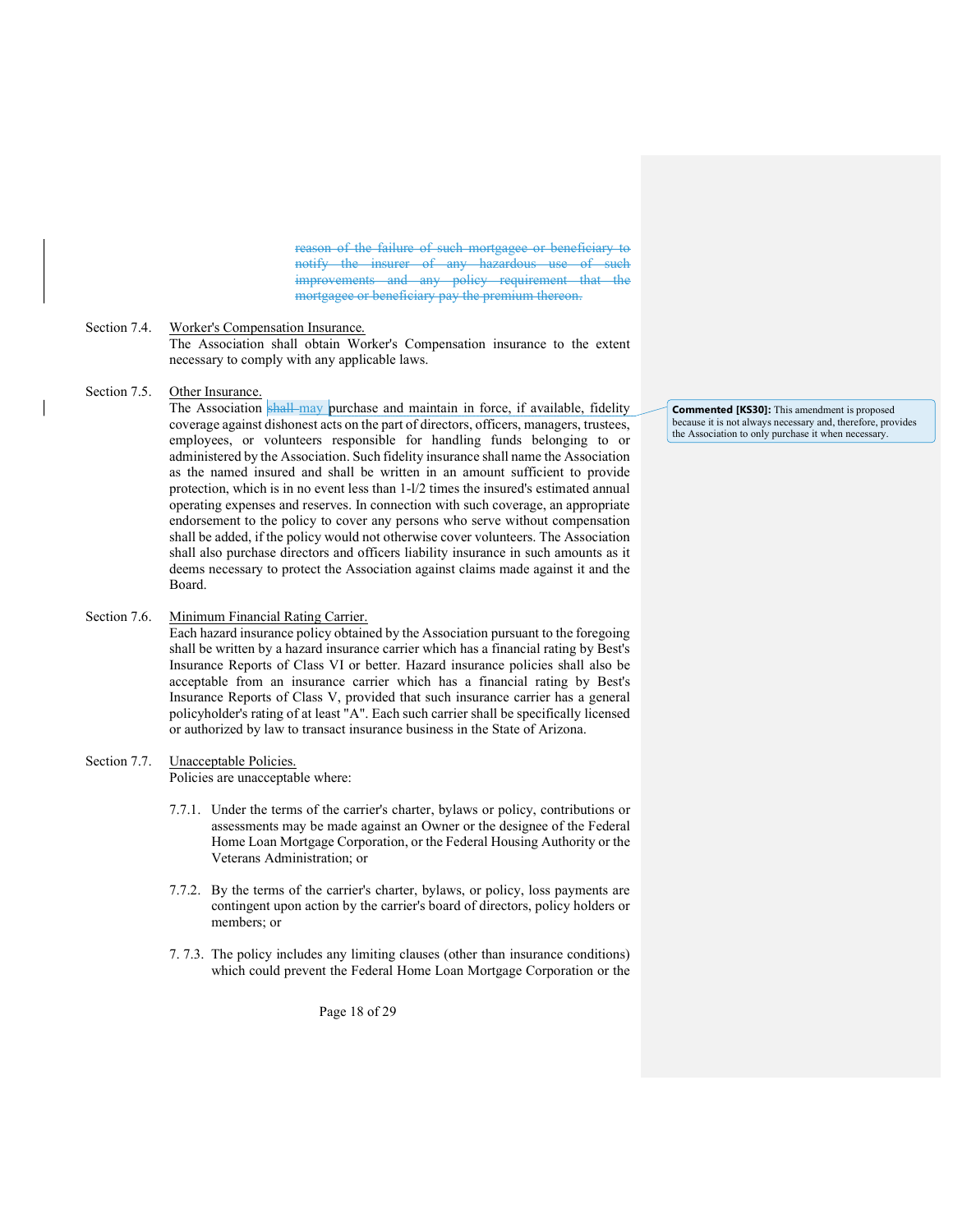Federal Housing Authority or the Veterans Administration or any Owner from collecting insurance proceeds.

### Section 7.8. In General.

Every policy of insurance obtained by the Association shall contain an express waiver, if available, of any and all rights of subrogation against the Board, and such other persons or entities affiliated with the Association such as a manager and their representatives, members and employees and a provision, if available, preventing any cancellation or modification thereof except upon at least ten (10) days written notice to the insurers and their mortgagees.

- In addition, every policy of insurance obtained by the Association shall provide, if available, for the payment of assessments which the insured property is obligated for under this Declaration until the insured property is repaired and made habitable.
- 7.8.2. The liability insurance obtained by the Association shall name as separately protected insurersinsureds, the Association, the Board, and such other persons or entities affiliated with the Association such as a manager and its representatives, members and employees as their interest may appear with respect to any liability arising out of the maintenance or use of any insured property.
- 7.8.3. If permitted under the policy, the Association waives and releases all claims against the Board and such other persons or entities named in said insurance, and agents and employees of the Board with respect to any loss covered by the insurance, whether or not caused by negligence of or breach of any agreement by said persons, but only to the extent that insurance proceeds are received in compensation for such loss. Notwithstanding any other provisions herein, the Association shall continuously maintain in effect such casualty, flood, liability and fidelity insurance. which meets the insurance requirements for planned unit development projects established by Federal National Mortgage Association and Government National Mortgage Association, so long as either is a mortgagee or Owner of a Lot within the project, except to the extent such coverage is not available or has been waived in writing by Federal National Mortgage Association or Government National Mortgage Association.

# Section 7.9. Insurance Premiums.

Premiums for insurance purchased or obtained by the Association shall be a common expense payable through assessments of Dwelling Units and all such insurance coverage obtained by the Board shall be written in the name of the Association as trustee for each of the Owners.

Section 7.10. Owner's Liability for Insurance.

Page 19 of 29

Commented [KS31]: This amendment is proposed because it is not appropriate for this Association.

Commented [KS32]: This amendment is proposed to correct a grammatical error.

Commented [KS33]: This amendment is proposed because it is not necessary and inappropriate for a planned community.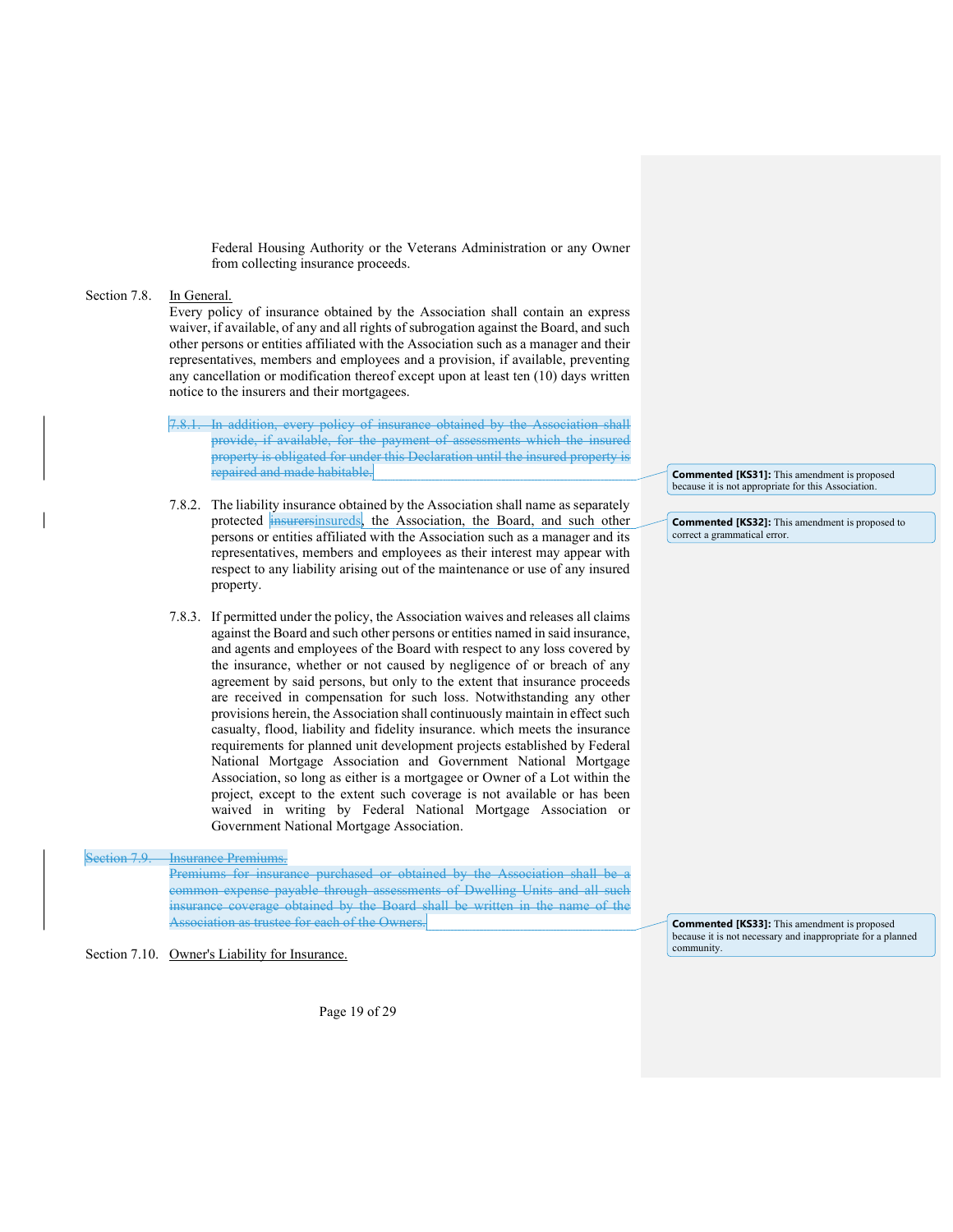The Association is not responsible nor obligated to provide fire and other hazard insurance covering Dwelling Units. Such insurance is the sole responsibility and obligation of Owners of Dwelling Units. It is the individual responsibility of each Owner at his/her own expense, to provide as he/she sees fit, Owner's liability insurance, theft and other insurance covering personal property damage and loss.

# Section 7.11. Personal Liability.

No member of the Board or any Committee of the Association or any officer or employee of the Association is personally liable to any Owner, or to any other party, including the Association, for any damage, loss or prejudice suffered or claimed on account of any act, omission, error or negligence of the Association, the Board, or any representative or employee of the Association or any Committee, or any officer of the Association, provided that such person has, upon the basis of such information as may be possessed by him/her, acted in good faith, without willful or intentional misconduct.

#### ARTICLE VIII: OWNERSHIP, USE AND MANAGEMENT OF THE COMMON **PROPERTY**

### Section 8.1. Owner's Easements of Enjoyment.

Every Owner has a right and easement to enjoy the Common Area which is appurtenant to and passes with title to every Dwelling Unit.

# Section 8.2. Conditional Use of Common Property.

Every Owner, his/her family, licensees, invitees, tenants or lessees, who reside in a Dwelling Unit, is entitled to use the Common Areas subject to:

- 8.2.1. the provisions of the Governing Documents. Each Owner agrees that in using the Common Areas he/she will comply with the provisions of the Governing Documents
- 8.2.2. the right of the Association to charge a reasonable security deposit and clean-up fee for the use of any recreational facility located in the Common Areas.

### Section 8.3. Delegation of Use.

Any Owner may delegate his/her right to enjoy the Common Areas and facilities to the members of his/her family, his/her tenants or lessees or contract purchasers who reside in the Dwelling Unit, subject to the rules, established from time to time by the Board. Such delegation does not relieve the Owner of his/her obligations and responsibilities as a member under the Governing Documents.

Section 8.4. Management.

The Board shall control, maintain, manage and improve the Common Areas as provided in the Governing Documents. Such right and power of control and management is exclusive. In managing the Common Areas, the Association accepts

Page 20 of 29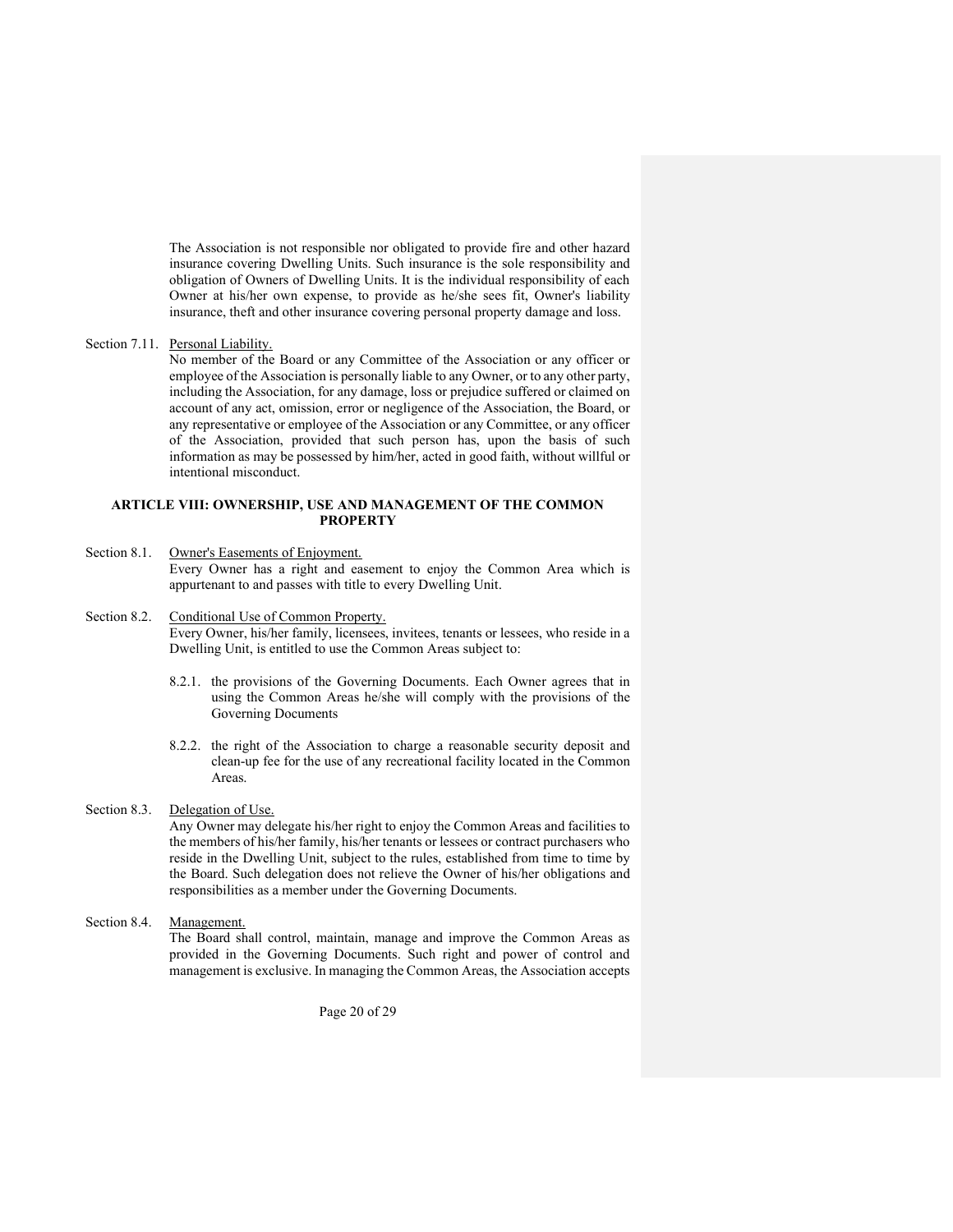all responsibility for the control, maintenance, safety and liability of such Common Areas including but not limited to collecting and paying taxes on Common Areas. Any agreement for professional management of the Association shall not exceed one (I) year, but may be renewed for successive one (1) year periods upon agreement of the parties. Any such agreement shall provide for termination by either party without cause and without payment of termination fee on ninety (90) days (or less, if agreed to) written notice and for termination with cause and without payment of termination fee upon thirty (30) days written notice.

### Section 8.5. Damages.

Each Owner is liable to the Association to the extent applicable under local law for any damage to the Common Areas which may be sustained by the negligence or willful misconduct of the Owner or of his/her family or any licensee, tenant, lessee or invitee. In the case of joint ownership of a Dwelling Unit, the liability of such Owners shall be joint and several, except to the extent that the Association has previously contracted in writing with such joint Owners to the contrary. The amount of such damage shall be an assessment against the Dwelling Unit and may be collected as provided for in the Governing Documents for the collection of other assessments.

### Section 8.6. Restriction on Conveyance of Common Areas and Facilities.

The Common Areas and facilities, owned directly or indirectly by the Association, may not, by act or omission, be abandoned, partitioned, subdivided, encumbered, sold or transferred without the prior written approval of seventy five per cent  $(75%)$ of the first mortgagees and by the Owners of at least two thirds (2/3) of the Dwelling Units, except that the Association shall, at all times, have the right to grant and convey to any person or entity easements, or rights of way, in, on, over, or under any Common Area for the purpose of constructing, erecting, operating or maintaining thereon, therein and thereunder (1) roads, streets, walks, pathways, and driveways; (2) temporary overhead or permanent underground lines, cables, wires, conduits, or other devices for the transmission of electricity for lighting, heating, power, telephone, cable TV, communications and other purposes; (3) sewers, storm drains and pipes, drainage easements, water systems, water, heating and gas lines or pipes; (4) such improvements as may be permitted under this Declaration.

### ARTICLE IX: COVENANTS FOR MAINTENANCE ASSESSMENT

#### Section 9.1. Creation of the Lien and Personal Obligation to Pay Assessments.

Each Owner, upon recordation of a deed to any Dwelling Unit, whether or not it is stated in such deed covenants and agrees to pay to the Association: (1) annual assessments or charges, and (2) special assessments. Such assessments to shall be established and collected as hereinafter provided. The annual and special assessments, together with interest, late fees, costs, litigation expenses and reasonable attorney fees, are a charge on the Dwelling Unit and shall be a continuing lien upon the property against which each assessment is made. Delinquent assessments, together with interest, late fees, costs, litigation expenses

Page 21 of 29

Commented [KW34]: This amendment is proposed to provide more decision-making power to the members and not their lenders.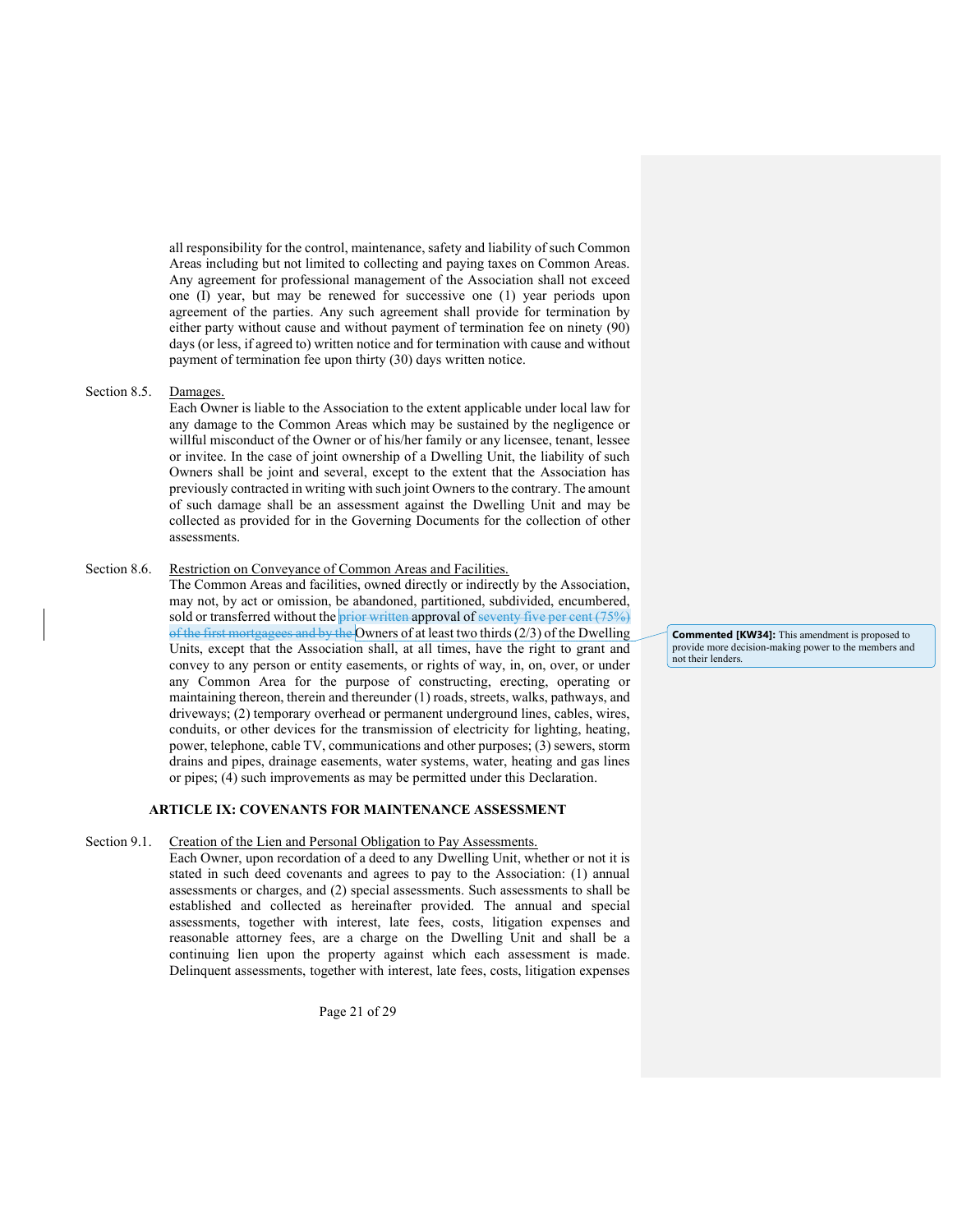and reasonable attorney fees, are also the personal obligation of the person who was the Owner of such Dwelling Unit at the time when the assessment was levied. The personal obligation for delinquent assessments shall not pass to his/her successors in title unless assumed by them.

### Section 9.2. Purpose of Assessments.

The assessments levied by the Association shall be used exclusively to promote the recreation, health, safety, and welfare of the members and their guests, for the improvement and maintenance of the Common Areas and for all purposes set forth in the Governing Documents. The amount of the annual assessment shall include an adequate reserve fund for maintenance, repairs and replacement of those elements of the Common Areas and Common Property owned by the Association that must be replaced on a periodic basis. All such dues, charges and assessments imposed by the Association shall be paid on a periodic basis as determined by the Board in regular installments rather than by special assessments.

#### Section 9.3. Maximum Annual Assessment.

Within (30) days prior to the end of each calendar year (January 1 through December 31) the Board shall estimate the total charges to be paid during the forthcoming year to determine the annual assessment (including a reasonable reserve for contingencies and less any expected surplus from the prior year). The Board has the authority to revise, periodically within each calendar year, the annual assessment to reflect the current operating costs of the Association. Under no circumstances shall the Board increase the annual assessment by an amount greater than ten percent (10%) over the previous year's assessment, unless the increase is approved by a vote of two-thirds (2/3) of the of members, voting in person or by proxy absentee ballot at a meeting called for that purpose.

### Section 9.4. Special Assessments.

In addition to the annual assessments authorized above, the Board may levy a special assessment for (1) constructing improvements in the Common Areas; (2) correcting any inadequacy in the current operating account; (3) defraying, in whole or in part, the cost of any construction, reconstruction, repair or replacement of improvements in the Common Areas; or (4) paying for such other matters as the Board may deem appropriate. The Board shall specify the effective date of any special assessment and may provide that the special assessment is payable in installments. Any such assessment must be approved by a vote of two-thirds  $(2/3)$ of the members who are voting in person or by **proxy** absentee ballot at a meeting duly called for this purpose.

### Section 9.5. Uniform Rate of Assessment.

Both annual and special assessments must be set at a uniform rate for all Dwelling Units and may be collected on a monthly basis or another increment as determined by the Board. The amount of the assessment may be revised periodically to reflect revisions in the annual assessments based on actual operating costs of the Association.

Page 22 of 29

Commented [KS35]: This amendment is proposed to allow the Board to provide for a different periodic installment for assessments.

Commented [KS36]: This amendment is proposed comply with A.R.S. § 33-1812

Commented [KS38]: This amendment is proposed to allow the Board to provide for a different periodic installment for assessments.

Commented [KS37]: This amendment is proposed comply

with A.R.S. § 33-1812.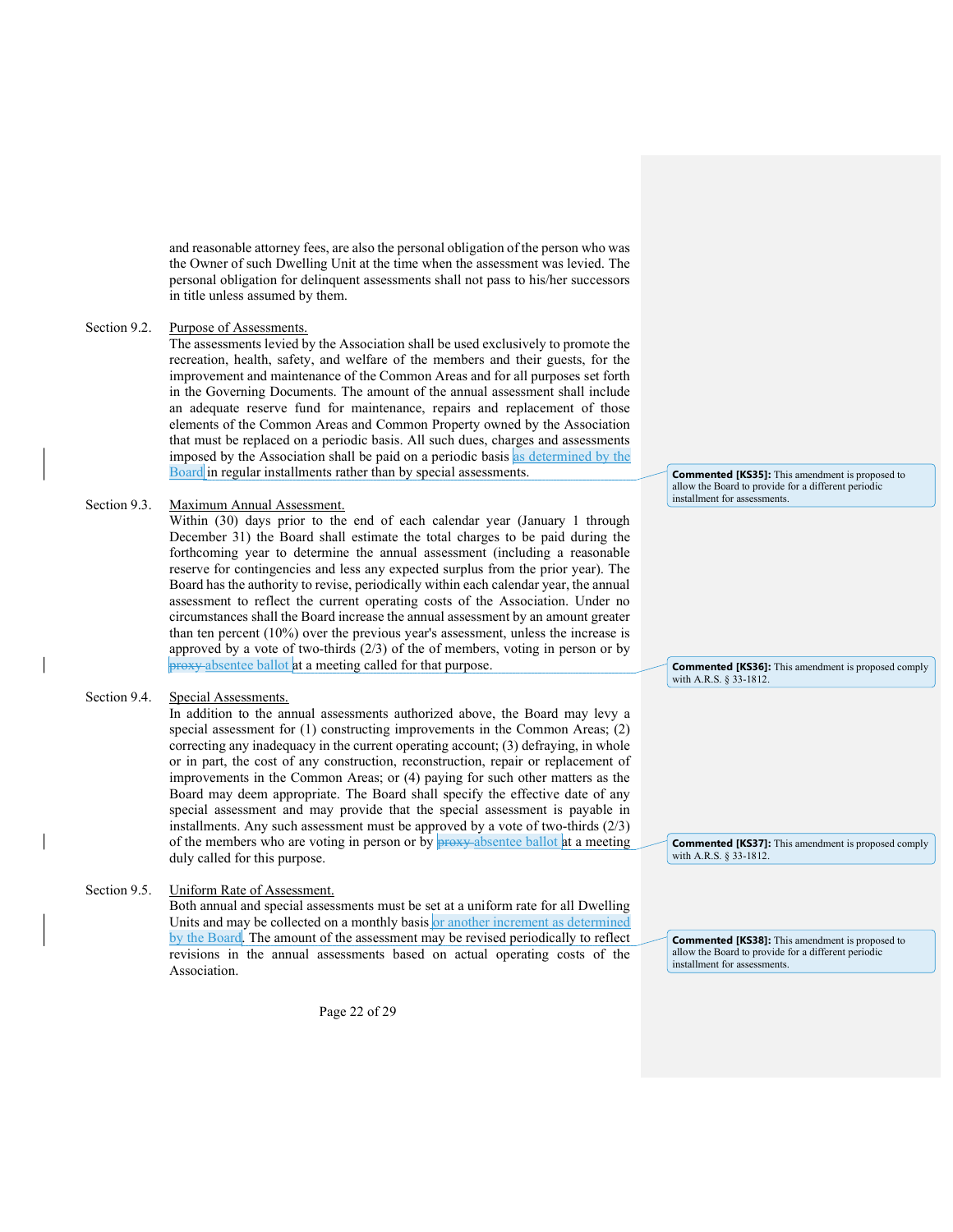Section 9.6. Date of Commencement of Annual Assessments; Due Dates.

The Board shall establish the amount of the annual assessment against each Dwelling Unit at least thirty (30) days in advance of each annual assessment period. Written notice of the annual assessment shall be sent to every Owner. The due dates shall be established by the Board. The Association shall, upon demand, and for a reasonable charge, furnish a certificate signed by an officer of the Association setting forth whether the assessments on a specified Dwelling Unit have been paid. A properly executed certificate of the Association as to the status of assessments on a Dwelling Unit is binding upon the Association as of the date of its issuance.

# Section 9.7. Effect of Non-Payment of Assessments: Remedies of the Association.

Each Owner agrees to pay to the Association the assessments provided for herein, and agrees to the enforcement of the assessment obligation in the manner specified herein. All delinquent assessments shall bear interest at a rate determined by the Board, but not more than fifteen percent (15%) per annum. Late payments shall first be credited toward assessments, late fees, attorney fees and costs and then to accrued interest. If the Association employs an attorney to collect any delinquent assessments, whether by suit or otherwise, or to enforce compliance with or specific performance of the Governing Documents or for any other purpose in connection with the breach of the Governing Documents, each Owner agrees to pay reasonable attorney fees, litigation expenses and costs incurred by the Association, in addition to any other amounts due or any other relief or remedy obtained against the Owner. In the event any assessment is delinquent, and in addition to any other remedies available to the Association, the Association may enforce each such obligation in the manner provided by law or in equity, or without any limitation to the foregoing, by either or both of the following procedures:

### 9.7.1. Enforcement by Suit.

The Board may file a lawsuit in the name of the Association against an Owner to enforce each assessment obligation. Any judgment rendered in such action shall include the amount of the delinquency, together with interest thereon from the date of the delinquency until paid, court costs, litigation expenses and reasonable attorney fees in an amount determined by the Court.

### 9.7.2. Enforcement by Lien.

The Association has a lien on any Dwelling Unit to secure the payment of any delinquent assessment, late fee costs, litigation expenses and attorney fees incurred. Pursuant to the Planned Communities Act, recordation of the Declaration in 1981 constitutes record notice and perfection of any lien for delinquent assessments. To perfect its lien, the Association is not required to record any other claim of lien for assessments or monetary penalties, but may record, at its sole option, a Notice of Lien in the Office of the Pima County Recorder in order to provide notice to third persons of its claim of lien on the Dwelling Unit. The lien provided for in this Section is in favor

Page 23 of 29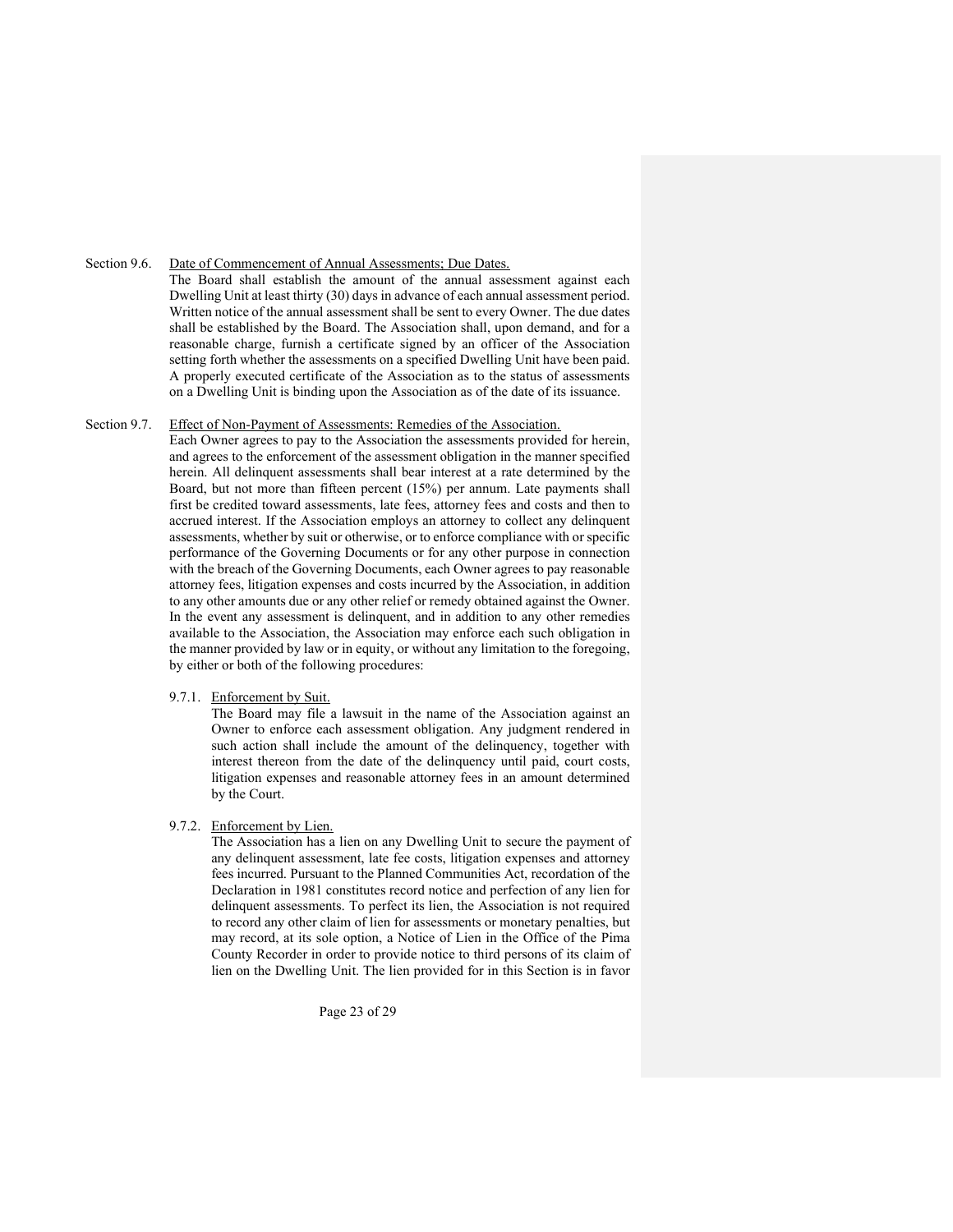of the Association and is for the benefit of all the Owners. The Association may foreclose its lien in the same manner as the foreclosure of mortgages. The lien for assessments constitutes a lien on the Lot which is prior and superior to all other liens, except (1) liens and encumbrances recorded before the date the Declaration was recorded in 1981; (2) the first mortgage or deed of trust on the Dwelling Unit; and (3) liens for real estate taxes and other governmental assessments against the Dwelling Unit.

The Association has the right to bid at any foreclosure sale and to purchase, acquire, hold, lease, mortgage, and convey any Dwelling Unit. In the event such foreclosure is by action in court, reasonable attorney fees, litigation expenses, court costs, title search fees, interest and all other costs and expenses shall be allowed to the extent permitted by law. Each Owner hereby expressly waives any objection to the enforcement and foreclosure of this lien in this manner. Each Owner waives the benefit of any homestead or exemption laws of this State now or then in effect regarding any lien created pursuant to this Declaration.

Section 9.8. No Exemption of Owner

No Owner is exempt from liability for payment of assessments by nonuse of the Common Areas, by abandonment of his/her Dwelling Unit, or for any other reason.

Section 9.9. Subordination of the Lien to Mortgages.

The lien for assessments is subordinate to the lien of any first mortgage. Sale or transfer of any Dwelling Unit shall not affect the assessment lien. However, the sale or transfer of any Dwelling Unit pursuant to mortgage foreclosures or any proceeding in lieu thereof, shall extinguish the lien for assessments which become due prior to such sale or transfer. No sale or transfer shall relieve such Dwelling Unit from liability for any assessments thereafter becoming due or from the lien thereof.

Section 9.10. Mortgage Protection and Additional Assessment as Common Expense. Notwithstanding and prevailing over any other provisions of the Governing Documents, the following provisions apply to and benefit each holder of a first

mortgage upon a Dwelling Unit (called the first mortgagee):

9 .10 .1. The first mortgagee shall not in any case or manner be personally liable for the payment of any assessment or charge, nor for the observance or performance of any provision of the Governing Documents, except for those matters which are enforceable by injunctive or other equitable actions, not requiring the payment of money, except as thereinafter provided.

9 .10 .2. During the pendency of any proceeding to foreclose the first mortgage, including any period of redemption, the first mortgagee (or receiver appointed in such action) may, but need not, exercise any or all of the

Page 24 of 29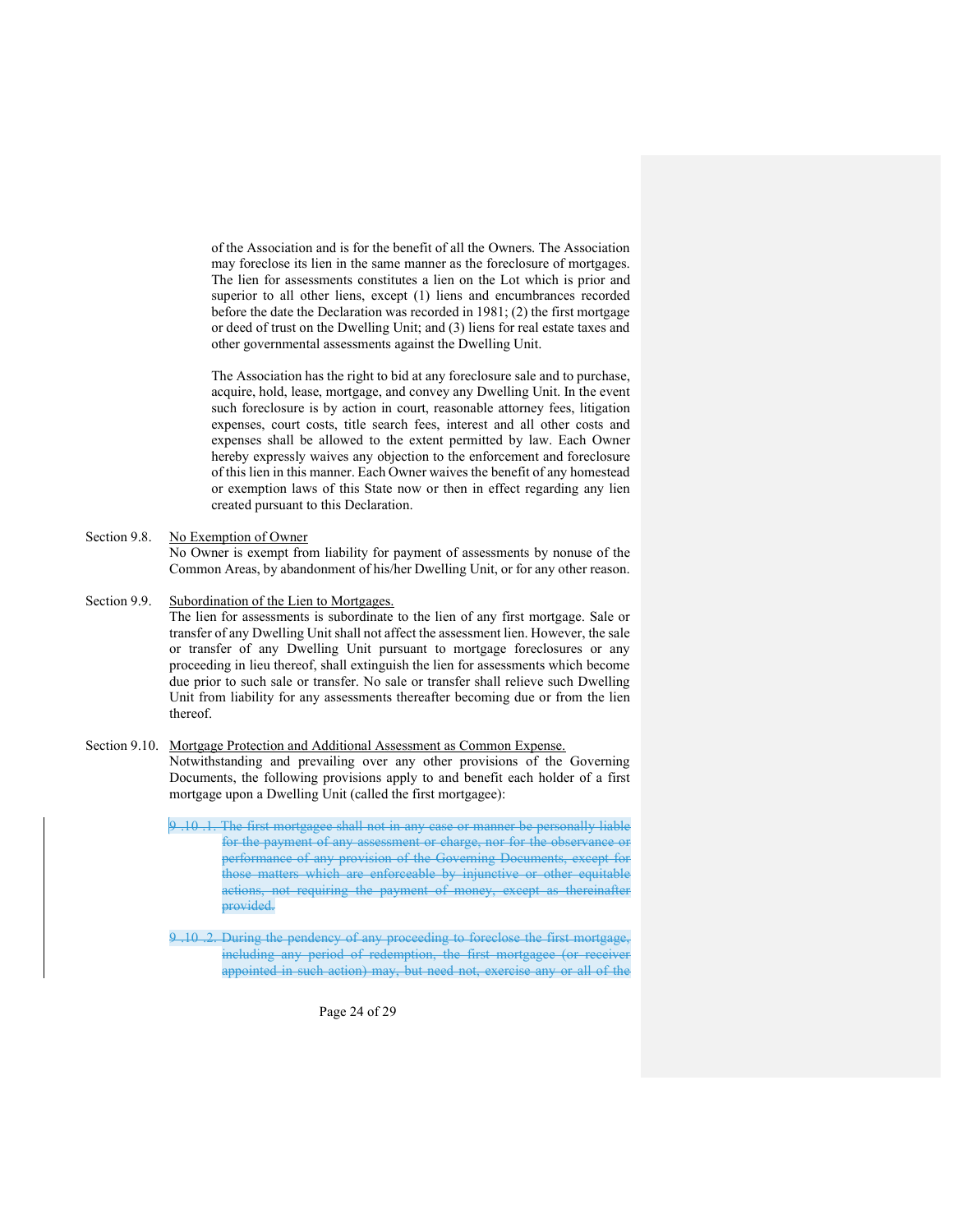rights and privileges of the Owner of the mortgaged Dwelling Unit, including but not limited to the right to vote as a member of the Association to the exclusion of the Owner's exercise of such rights and privileges.

- 9.10.3. At such time as the first mortgagee becomes the record Owner of a Dwelling Unit, such first mortgagee shall be subject to all of the terms and conditions of the Governing Documents, including but not limited to the obligation to pay for all assessments and charges accruing thereafter, in the same manner as any Owner.
- 9.10.4. The first mortgagee, or any other party acquiring title to a mortgaged Dwelling Unit through foreclosure suit or through any equivalent proceeding arising from said first mortgage, such as, but not limited to, the taking of a deed in lieu of foreclosure, shall acquire title to the mortgaged Dwelling Unit free and clear of any lien authorized by or arising out of any of the provisions of the Governing Documents which secured the payment of any assessment for charges accrued prior to the final conclusion of any such foreclosure suit or equivalent proceeding, including the expiration date of any period of redemption. Any such unpaid assessment against the Dwelling Unit foreclosed against may be treated as an expense common to all of the Dwelling Units, which expense may be collected by a pro rata assessment against each of the Dwelling Units, excluding the Dwelling Unit foreclosed against, and which pro rata assessment may be enforced as a lien against each Dwelling Unit in the manner provided for other assessments.

 Any such unpaid assessment shall nevertheless continue to exist as the personal obligation of the defaulting Owner of the respective Dwelling Unit to the Association, and the Board shall use reasonable efforts to collect the same from the Owner even after he/she is no longer a member of the Association. There shall be a lien upon the interest of the first mortgagee or other party which acquired title to a mortgaged unit by foreclosure suit or by equivalent procedures for all assessments authorized by the Governing Documents which accrue and are assessed after the date the acquirer has acquired title to the Dwelling Unit free and clear of any right or redemption.

9.10.5 Any provisions contained in this Declaration to the contrary notwithstanding, unless at least two-thirds (2/3) of the first mortgagees and at least two-thirds (2/3) of the Owners have given their prior written approval, the Association shall not be empowered or entitled to: (a) change the method of determining the obligations, assessments, dues or other charges which may be levied against an Owner; (b) by act or omission, change, waive or abandon any scheme of regulations, or enforcement thereof, pertaining to the architectural design or the exterior

Page 25 of 29

Commented [KS39]: This amendment is proposed because it is outdated and unnecessary for the Association.

Commented [KS40]: This amendment is proposed because it is outdated and unnecessary for the Association.

Commented [KS41]: This amendment is proposed because it is outdated and unnecessary for the Association.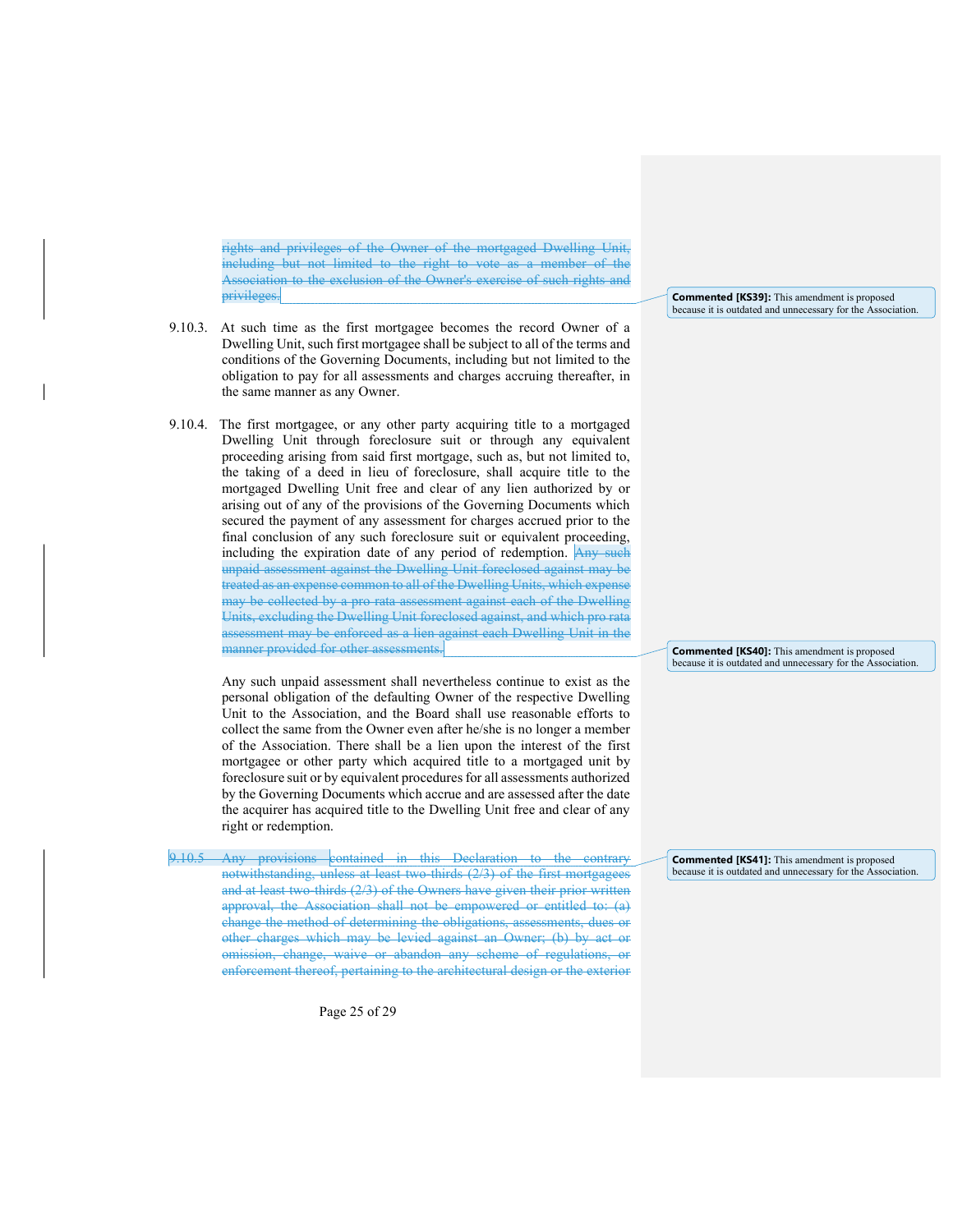appearance of Dwelling Units, the exterior maintenance of Dwelling Units, the maintenance of Common Area walkways or common fences and driveways, or the upkeep of lawns and planting areas in the subdivision; (c) fail to maintain fire and extended coverage insurance on the Common Areas and common property on a current replacement cost basis in an amount of not less than one hundred percent (100%) of the insurable value (based on current replacement costs); and (d) use hazard insurance proceeds for losses to any Common Areas for other than the repair, replacement or reconstruction of such Common Areas.

- 9.10.6 First mortgagees are granted the right to jointly or singly pay taxes or other charges which are in default and which may or have become a charge against any Common Areas or other Common Property owned by the Association, and such first mortgagees may jointly or singly, pay overdue premiums on hazard insurance policies, or secure new hazard insurance coverage on the lapse of a policy, for such Common Areas or Common Property and any first mortgagees making such payments may be owed. immediate reimbursement therefor from the Association.
- 9.10.7 Nothing in this Declaration shall in any manner be deemed to give an Owner, or any other party, priority over any rights of a first mortgagee of a Dwelling Unit pursuant to the terms of such first mortgagee's mortgage in the case of a distribution to an Owner of insurance proceeds or condemnation awards for losses to or a taking of any unit or any part of the Common Area owned by the Association. Each first mortgage shall be entitled to timely written notice of such loss or taking.
- 9.10.8 Each first mortgagee shall, upon notice to the Association, be entitled to a written notification from the Association of any default in the performance by the Owner of a Dwelling Unit encumbered by the mortgage in favor of such mortgagee of any obligation under the Governing Documents which is not cured within sixty (60) days.
- 9.10.9 Each first mortgagee shall, upon notice to the Association, be entitled to (i) inspect the books and records of the Association during normal business hours; (ii) receive an annual financial statement of the Association within ninety (90) days following the end of any fiscal year of the Association; and (iii) receive written notice all meetings of the Association, and designate a representative to attend such meetings.
- 9.10.10. Each first mortgagee shall, upon written notice to the Association, be entitled to written notice from the Association at least (30) days prior to (i) abandonment or termination of the Association; (ii) any material amendment to the Governing Documents; and (iii) the effectuation of any decision by the Association to terminate professional management and assume self-management of the Association.

Page 26 of 29

Commented [KS42]: This amendment is proposed because it is outdated and unnecessary for the Association.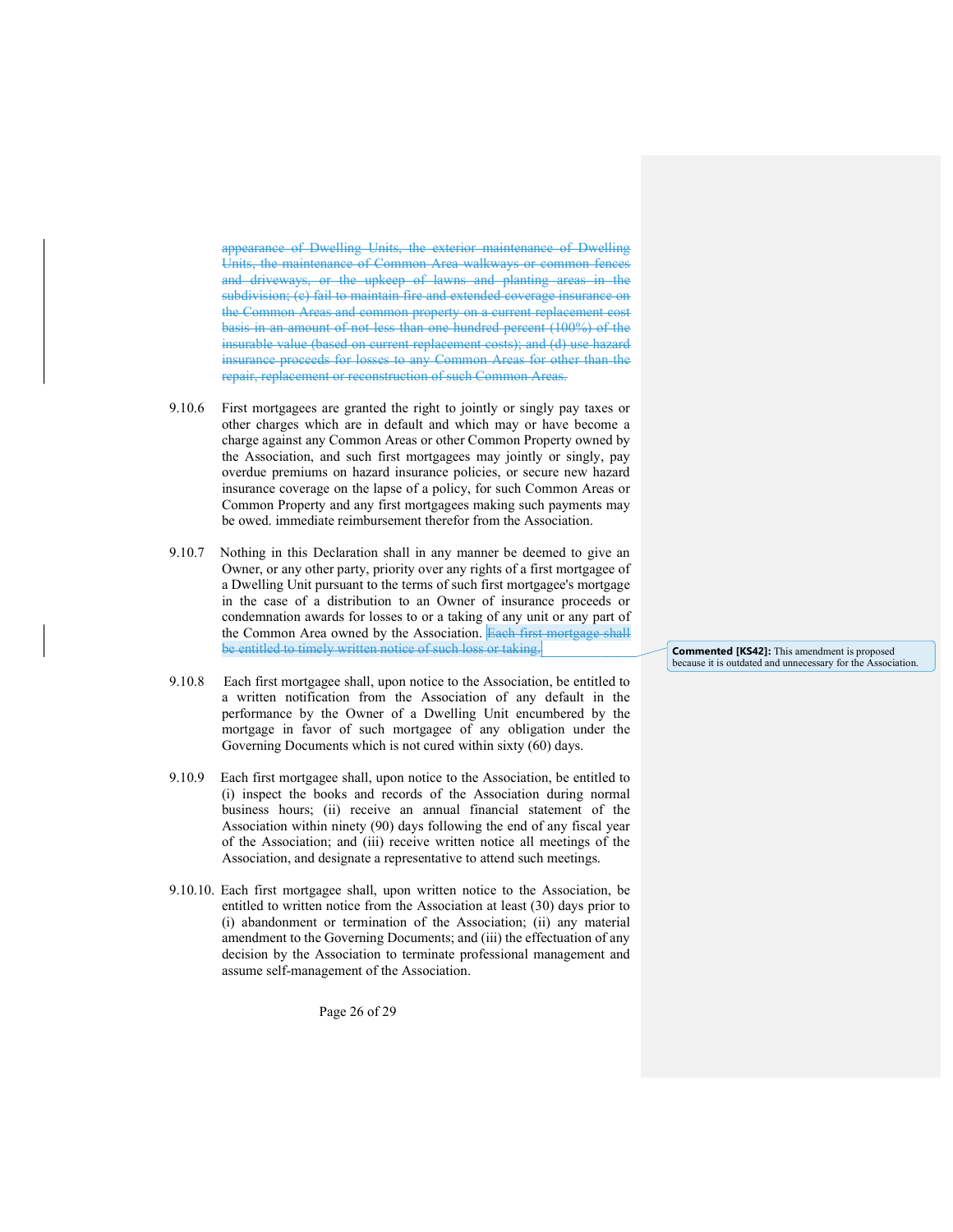### ARTICLE X: GENERAL PROVISIONS

### Section 10.1. Term.

The provisions of this Declaration shall run with the land and continue and remain in full force and effect at all times and against all persons.

### Section 10.2. Amendments.

This Declaration may be amended by an instrument in writing, signed and acknowledged by the President and Secretary of the Association, certifying that such amendment has been approved by the vote or written consent (with or without an Association meeting; subject, however, to the voting rights set forth in the Bylaws at Article 2, Section 5 .1.42.02) of the then Owners of at least two-thirds (2/3)the majority of the Dwelling Units, and such amendment shall be effective upon its recordation with the Pima County Recorder.

### Section 10.3. Enforcement and Non-Waiver.

- 10.3.1. Enforcement Except as otherwise provided herein, the Association, or any Owner has the right, but not the obligation, to enforce by a proceeding at law or in equity, all restrictions, conditions, covenant reservations, liens or charges now or hereafter imposed by the provisions of the Governing Documents
- 10.3.2. Prerequisites to Litigation. In the event of a dispute (excluding the nonpayment of assessments or Owner violations of these CC&Rs on Lots between an Owner and the Board or Association, the complainant, as an absolute condition precedent to instituting a legal action against respondent must first serve notice in writing on respondent in the manner hereinafter provided, advising him/her of the alleged grievance, the action or results desired and a date and time convenient for a meeting; the respondent shall have a minimum of fifteen (15) days, but not to exceed thirty (30) days, from receipt of the notice in which to schedule a meeting for the purpose of arriving at a settlement of the controversy with complainant.
- 10.3.3. Violations and Nuisances. Every act or omission where any provision of this Declaration is violated in whole or in part is hereby declared to be a nuisance and may be enjoined or abated, whether or not relief sought is for negative or affirmative action, by the Association, or any Owner or group of Owners.
- 10.3.4. Violation of Law. Each and every provision of this Declaration and any amendment hereto shall be subject to all applicable governmental ordinances and subdivision regulations and any future amendments thereto. Any violation of any state, municipal or local law, ordinance or regulation pertaining to the ownership, occupation or use of any property within the

Page 27 of 29

Commented [KS43]: This amendment is proposed to coincide with the Bylaws and allow for a simple approval by the membership of CC&R amendments.

Commented [KS44]: This amendment is proposed to provide the Association the opportunity to enforce the CC&Rs as requirement by Arizona law.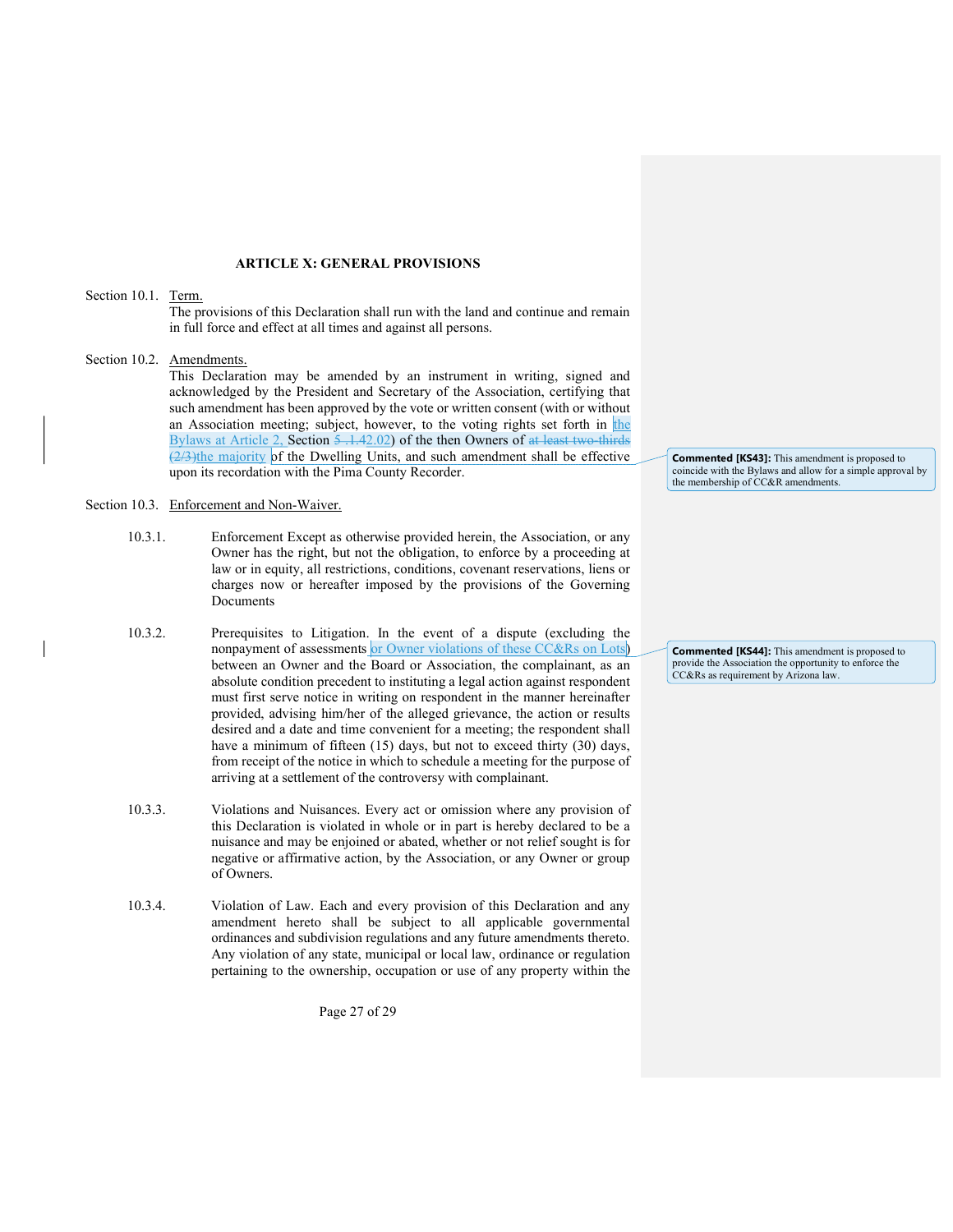subdivision is hereby declared to be a violate on of these Restrictions and subject to any or all of the enforcement procedures set forth herein or in the Bylaws.

- 10.3.5. Remedies Cumulative. Each remedy provided in this Declaration is cumulative and not exclusive.
- 10.3.6. Non-Waiver. Failure by the Board, the Association or by any Owner to enforce any of the provisions of these Restrictions at any time shall not constitute a waiver of the right thereafter to enforce any of such provisions or any other provisions of these Restrictions.

### Section 10.4. Mortgage Protection.

Notwithstanding any other provisions of this Declaration, no amendment to this Declaration shall operate to defeat and render invalid the rights of a mortgagee or a beneficiary under a Deed of Trust secured by a Dwelling Unit made in good faith and for value, and recorded prior to the recordation of such amendment, provided that after the foreclosure of any such Deed of Trust or mortgage such Dwelling Unit shall remain subject to this Declaration, as amended.

### Section 10.5. Construction.

- 10.5.1. Interpretation. The provisions of this Declaration shall be liberally construed to effectuate their purpose of creating a uniform plan for the development and operation of the subdivision; This Declaration shall be construed and governed by the laws of the State of Arizona. So long as the Federal Horne Loan Mortgage Corporation is the holder of any first mortgage, this Declaration shall be interpreted in conformity with all rules, regulations and requirements of the Federal Horne Loan Mortgage Corporation applicable to conventional mortgages, in effect as of the day of this Declaration, or as thereafter amended, and any provision hereof which is inconsistent therewith shall be deemed to be modified to conform thereto. If there is any conflict between the Governing Documents, the provisions of this Declaration shall prevail; thereafter, priority shall be given first to the Articles of Incorporation, then to the Bylaws, and then to the Rules and Regulations. The Board has the sole right to interpret the documents and to act on behalf of the Association unless such action requires specific approval of the membership.
- 10.5.2. Restrictions Severable. Notwithstanding the provisions of the foregoing Paragraph 10.5.1, each of the provisions of this Declaration shall be deemed independent and severable, and the invalidity or partial invalidity of any provision or portion thereof shall not affect the validity or enforceability of any other provision.

Commented [KS45]: These amendments are proposed to remove outdated language and provide for clarification of the governing documents.

Page 28 of 29